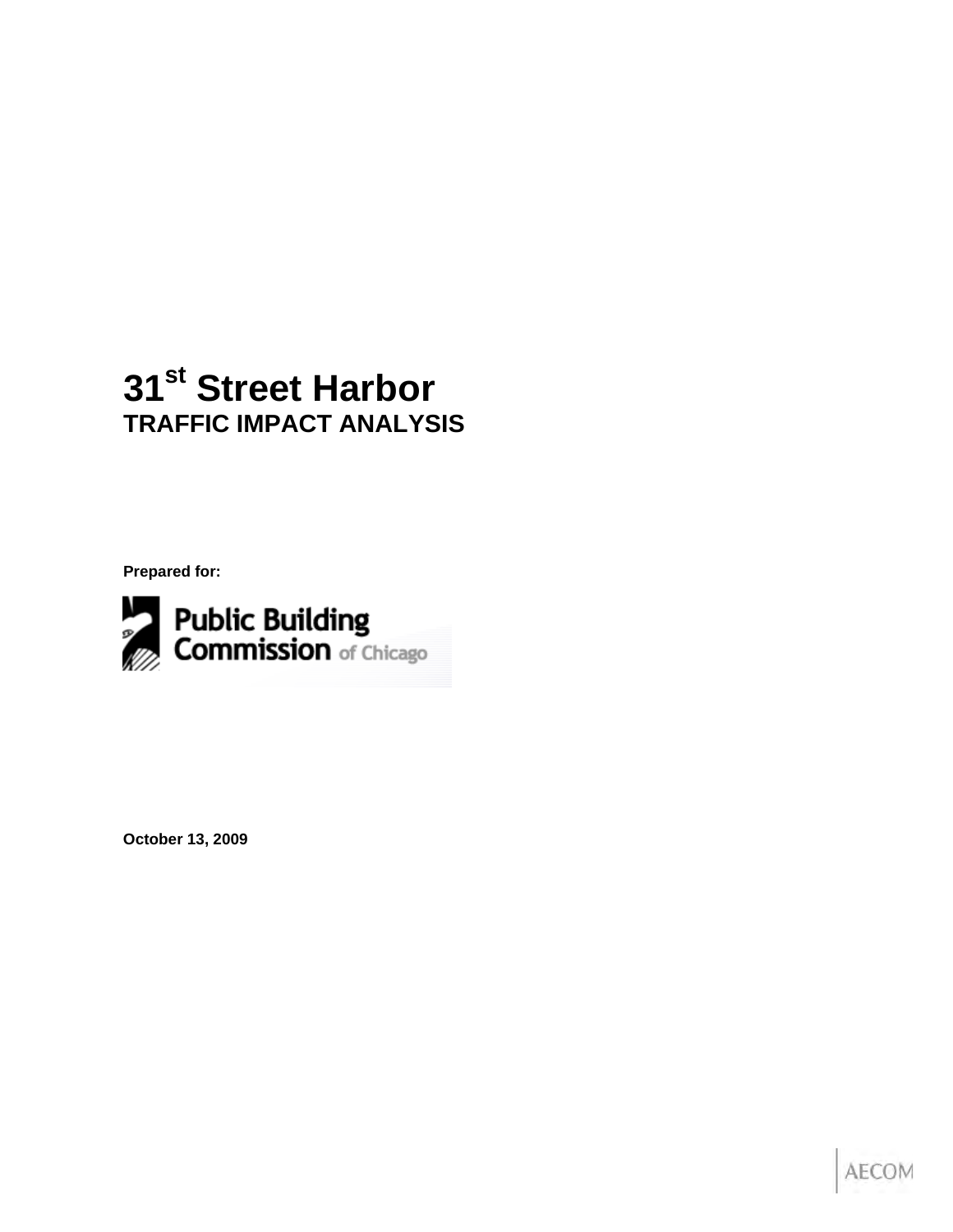#### **EXECUTIVE SUMMARY**

A proposed 31<sup>st</sup> Street Harbor is being designed by the Chicago Public Building Commission for the Chicago Park District. The new harbor will provide the City with yet another highlight to its impressive lakefront.

A traffic assessment of the existing transportation network within the vicinity of the site suggests that there is adequate capacity within the existing system to accommodate the additional traffic that will be generated by the proposed improvements.

The Highway Capacity Manual defines "Level of Service" as an overall rating to evaluate traffic performance. Level of Service is graded on a scale of A to F, with F being a failure of the system. A grade of D is generally accepted as the minimum "passing" grade, similar to school report cards.

A comparison of Level of Service determined by this traffic study between existing conditions in 2009 versus the full build out and opening of the 31<sup>st</sup> Street Harbor project in 2012 is shown in the table below.

|                                |           | Existing (2009) |          | Projected (2012) |    |          |  |
|--------------------------------|-----------|-----------------|----------|------------------|----|----------|--|
| <b>Intersection</b>            | <b>AM</b> | <b>PM</b>       | Saturday | <b>AM</b>        | РM | Saturday |  |
| 31st St with NB LSD Ramps      | С         | В               | В        | С                | С  |          |  |
| Ft. Dearborn with NB LSD Ramps | A         | A               | A        | A                | Α  | ┍        |  |
| 31st St with SB LSD Ramps      | C         | С               | С        | С                | В  | С        |  |
| 31st St with Moe Drive         | A         | Α               | A        | Α                | Α  | Α        |  |

#### **FIGURES**

- Figure 1. Existing (2009) Traffic Conditions
- Figure 2. Projected (2012) Opening Day Traffic Conditions
- Figure 3. Comparison of Level of Service (2009 existing vs. 2012 projected)
- Figure 4. Comparison of Intersection Control Delay (2009 existing vs. 2012 projected)
- Figure 5. Site Generated Traffic Projections

#### **EXHIBITS**

- Exhibit A: Existing Location Map: Burnham Park at 31<sup>st</sup> Street
- Exhibit B: Proposed Concept Plan for 31<sup>st</sup> Street Harbor
- Exhibit EX1 EX6: Existing (2009) Traffic Volumes for Peak Hours by Intersection
- Exhibit ES1 ES6: Existing Traffic Volumes Escalated to the Year 2012
- Exhibit SG1 SG6: Site Generated Traffic (2012)
- Exhibit PR1 PR5: Projected Design Traffic (2012)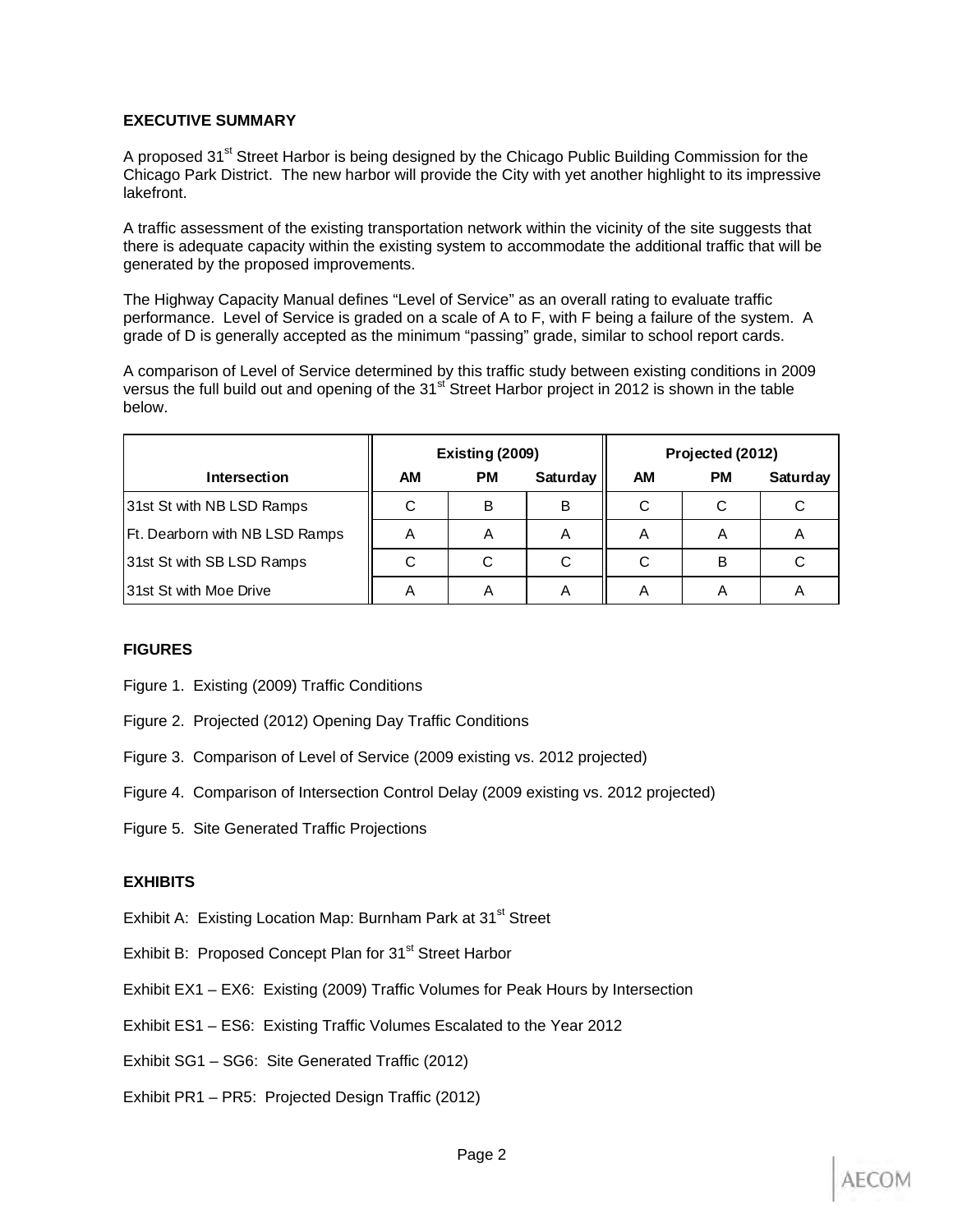#### **EXISTING CONDITIONS: 31<sup>st</sup> Street Beach and Burnham Park**

At 31<sup>st</sup> Street, Burnham Park offers several attractions to serve the public. The 31<sup>st</sup> Street Beach is a popular destination with a modern beach house built in 1997. Terraced shoreline revetments were  $\overline{\phantom{a}}$  constructed between 26<sup>th</sup> Street and 56<sup>th</sup> Street allowing for a long stretch of public gathering space with expansive lake views. Other features include a playground and the Burnham Skate Park for skateboarders and in-line skaters. Acres of green space are available here for general use.

The existing features of Burnham Park at 31<sup>st</sup> Street are shown in **Exhibit A**.

#### **Existing Vehicular Access and Parking Options**

Burnham Park surrounds the 31<sup>st</sup> Street diamond interchange off Lake Shore Drive, with most park features to the east. Moe Drive runs parallel to Lake Shore Drive to the west, providing access to the extensive 31<sup>st</sup> Street parking lot and the McCormick Place convention center to the north. Fort Dearborn provides a similar parallel access to McCormick Place on the east side of Lake Shore Drive. Moe Drive and Fort Dearborn both lead directly into McCormick Place, and both generally carry only traffic directly related to McCormick Place events.

A surface parking lot exists in Burnham Park south of 31<sup>st</sup> Street and east of Lake Shore Drive, offering about 188 spaces for park users. This lot is accessed from either  $31<sup>st</sup>$  Street or a slip ramp off the northbound Lake Shore Drive exit to 31<sup>st</sup> Street.

A large proportion of the existing park users utilize the Chicago Lakefront Bike Path to access the park either on bicycle or foot. The Chicago Transit Authority does not currently provide service to the park.

#### **Evaluation of Existing Traffic Conditions**

Existing turning movement traffic counts were taken between 6AM and 6PM on a weekday and a Saturday at 15 minute intervals. Reviewing the distribution of traffic volumes throughout the day, the following peak hour periods were determined:

- Weekday  $AM = 7:30$  AM to 8:30 AM
- Weekday  $PM = 5:00 \text{ PM}$  to  $6:00 \text{ PM}$
- Weekend Peak =  $3:45$  PM to  $4:45$  PM

Existing peak hour traffic volumes are shown in **Exhibits EX1** through **EX6**.

Field observations also noted the utilization of the existing Burnham Park parking lot at the beginning and end of each count session:

- Weekday  $AM = 1$  cars in the parking lot at the beginning of the day
- Weekday  $PM = 85$  cars in the parking lot at the end of the day
- Weekend AM = 5 cars in the parking lot at the beginning of the day
- Weekend PM = 116 cars in the parking lot at the end of the day

Traffic volumes were input into a Synchro 7 model with existing signal timings supplied by the City of Chicago Office of Emergency Management and Communications (OEMC) to evaluate the performance of the existing signal network.

Four signalized intersections within the vicinity of  $31<sup>st</sup>$  Street and Lake Shore Drive (LSD) as shown in **Exhibit A** were analyzed:

• 31<sup>st</sup> Street with the northbound ramp from LSD and the current entrance to the Burnham Park parking lot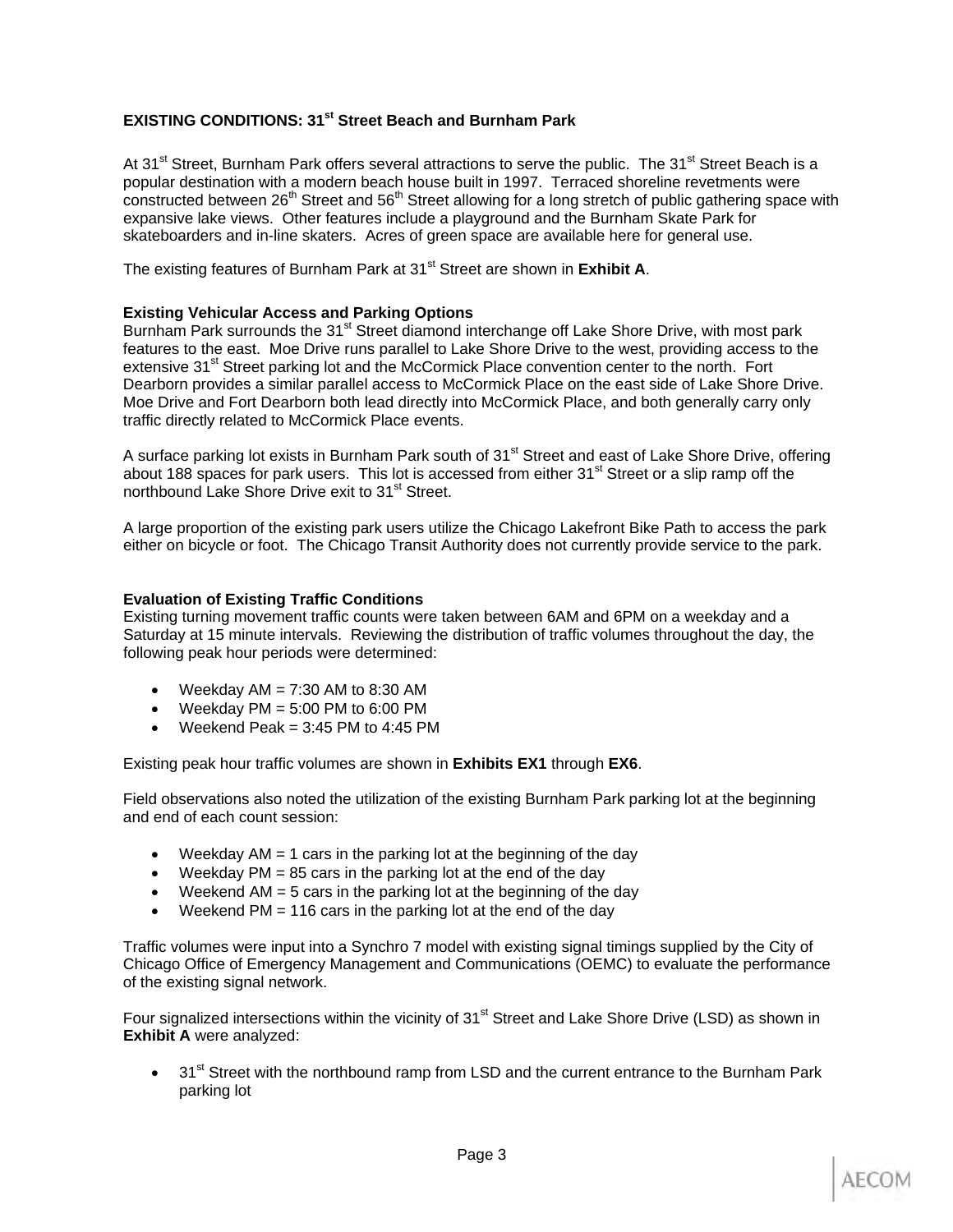- Fort Dearborn with the northbound ramp from LSD, which provides access to LSD from the McCormick Place convention center to the north
- 31<sup>st</sup> Street with the southbound ramp from LSD
- 31<sup>st</sup> Street with Moe Drive

The analysis performed calculated control delay in seconds per vehicle for each intersection, which could then be related to Level of Service as defined by Chapter 16 of the Highway Capacity Manual.

The results of the existing traffic analysis are summarized in **Figure 1**.

#### **PROPOSED IMPROVEMENTS: 31st Street Harbor**

The 31st Street Harbor project is one of two new harbors being designed for the Chicago Park District along Chicago's lakeshore. Located in the Bronzeville neighborhood on Chicago's south side, the 31st Street Harbor will incorporate extensive new community amenities and a new 950 slip marina. These include over two new acres of green space located on a peninsula of land formed by a 1,200 foot long breakwater sheltering the new harbor, providing exceptional views of the Chicago skyline to the north. The breakwater will also create new underwater habitat and provide opportunities for fishing.

The existing surface parking will be removed and relocated within a new parking structure covered by an accessible green roof that allows park users improved views of the lake while reducing impervious surface. Landscape plantings will include native plants selected to provide food and cover for the twice yearly bird migrations through the City, while also reducing maintenance and irrigation demands. A new fully accessible play area that connects the green roof area to the beach will replace an older existing playground, while improvements to pedestrian and vehicular circulation will improve connections to the neighborhoods in Bronzeville to the west. Located atop the green roof will be a new LEED Certified community center and restaurant, providing sorely needed facilities currently missing along the south lakeshore.

The marina itself will include approximately 950 new slips ranging from 35' to 80' in length, on site covered storage in the parking structure, fuel dock, marina store, dedicated shower facilities, and a public access boat ramp. Additionally, youth sailing programs and storage for small craft including kayaks will be provided, allowing this facility to make boating economically accessible to a very large portion of the community.

As part of these improvements, additional parking accommodations in addition to the new parking structure are being planned. Approximately 200 new parking spaces will be incorporated along the Fort Dearborn access road north of 31<sup>st</sup> Street, serving 31<sup>st</sup> Street beach. A new surface lot west of Lake Shore Drive and immediately south of 31<sup>st</sup> Street will be constructed with a capacity of over 150 spaces.

The existing attractions of Burnham Park near 31<sup>st</sup> Street will remain, including 31<sup>st</sup> Street Beach, the beach house, and the Burnham Skate Park.

Proposed features of the 31<sup>st</sup> Street Harbor project are shown in **Exhibit B**.

#### **Proposed Vehicular Access and Parking Options**

Vehicular access to the new 31<sup>st</sup> Street Harbor will be provided by reconfiguring the existing access drive to the Burnham Park surface lot off  $31<sup>st</sup>$  Street. This access road will be aligned as the east approach to the intersection which will improve previous line-of-sight concerns created by the previous alignment off the south approach.

Parking options for Burnham Park and 31<sup>st</sup> Street Harbor users will be expanded, including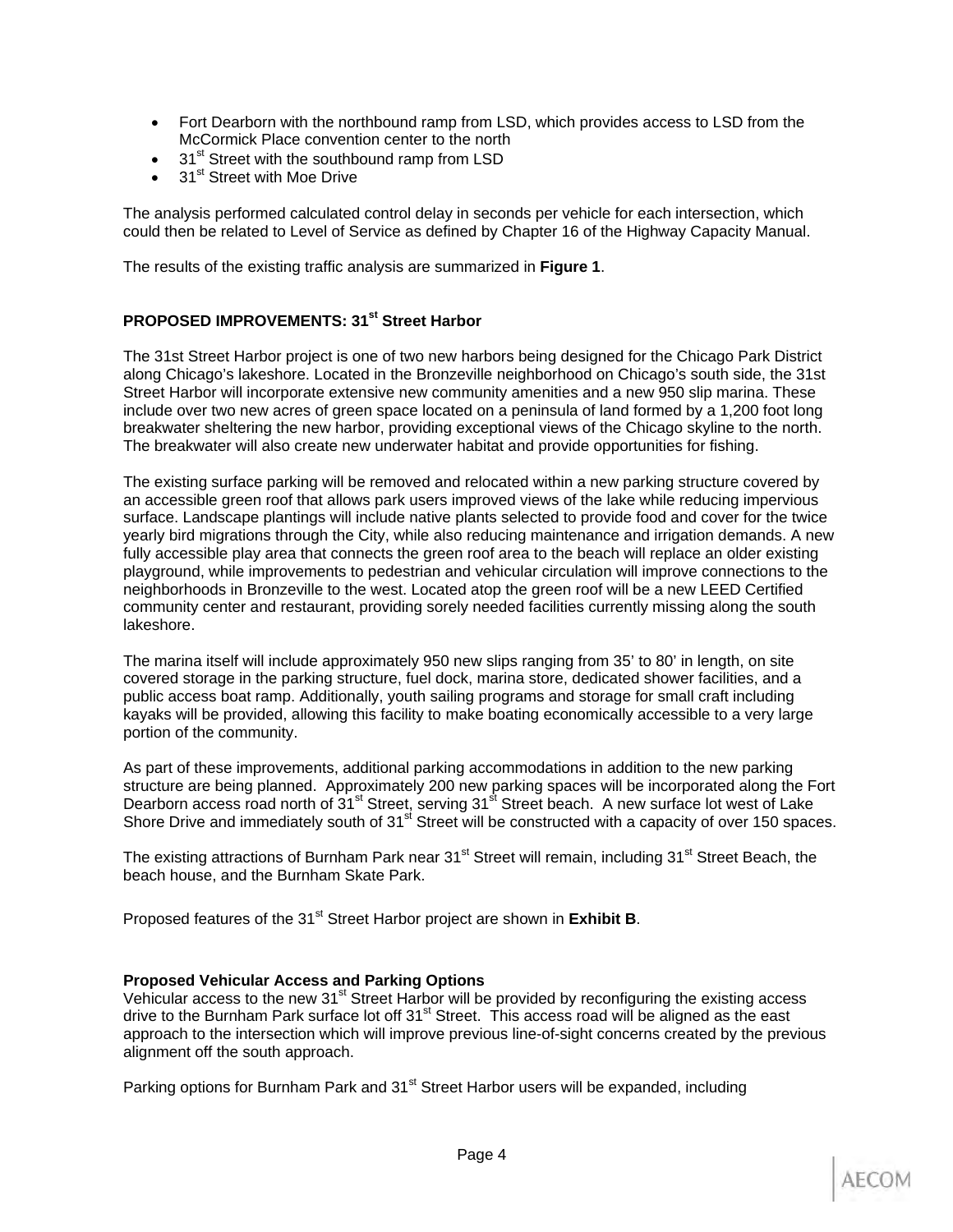- 31<sup>st</sup> Street Harbor Parking Garage (310 covered spaces)
- Surface Lot on Fort Dearborn north of 31<sup>st</sup> Street (202 spaces)
- Surface Lot off Moe Drive south of 31<sup>st</sup> Street (161 spaces)

#### **Development of Projected Design Traffic Volumes**

Projected Traffic Volumes for the design year of 2012 were developed with the use of existing traffic volumes and Trip Generation procedures defined by the Institute of Transportation Engineers Trip Generation Handbook. The year 2012 represents the planned opening of the new 31<sup>st</sup> Street Harbor facilities.

Escalation of Existing Traffic Volumes to the 2012 Design Hours

With the existing features of Burnham Park at  $31<sup>st</sup>$  Street such as the beach and the skate park to remain, the traffic demand generated by these features should remain similar to that seen in the existing condition.

Existing traffic volumes were escalated by an assumed growth factor of 0.5% increase per year. These volumes are shown in **Exhibits ES1** through **ES6.**

#### Development of Site Generated Traffic

Site Generated Traffic is the amount of additional traffic demand that is anticipated to be drawn by the 31<sup>st</sup> Street Harbor project.

These volumes are shown in **Exhibits SG1** through **SG6**.

#### *Proposed Traffic Generators*

In order to estimate the total amount of new traffic generated, each of the new features must be evaluated separately for its contribution to drawing traffic.

1. 31<sup>st</sup> Street Harbor

The new marina facilities will attract regular boat users who will need a place to park their vehicles while using their boats. Amenities such as a small marina store and shower/locker room facilities will be provided to boat users. Kayaks and other small craft will also be stored on site for recreational use by more of the general public.

Projected traffic demand for the marina was initially estimated using ITE Trip Generation Section 420: Marina based on the total proposed number of boat slips. Assuming trip generation rates and directional distributions from the manual, total projected vehicles remained at or below 100 vehicles per hour during weekday peaks and under 130 vehicles per hour during Saturday peaks. This estimate felt low, so projected traffic demand was recalculated based on estimates provided by Westrec Marinas, who manage and operate the Chicago Park District's nine existing lakefront harbors.

Westrec Marinas cited a slip utilization rate of 10% during typical weekdays and with 30% during high use weekends. Arrival times for boat users vary and are distributed throughout daylight hours. To provide an extra conservative estimate of proposed vehicle traffic using the harbor, a rate of 2 vehicles per boat was assumed to develop projected volumes. Directional distribution from ITE Trip Generation Section 420 was applied to the number of vehicles to determine in and out rates for the facility. The resulting projected volumes were below 200 vehicles per hour during weekday peaks but rose to 570 vehicles per hour during the Saturday peak. These projected volumes were used in place of ITE Trip Generation Section 420 rates as they provided a more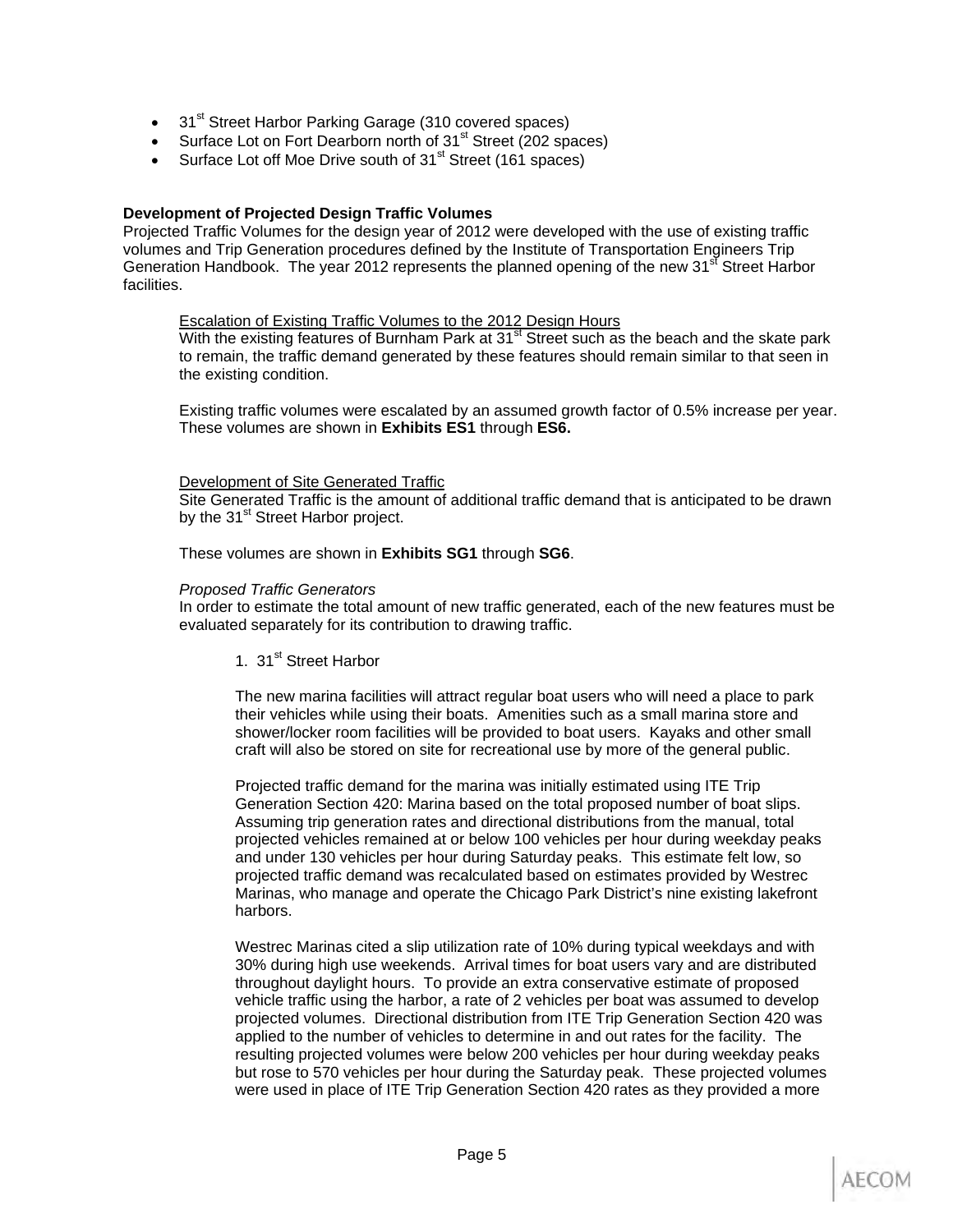conservative estimate based on real-world observations from Westrec. Overall trip generation volumes were rounded up to the nearest 10 vehicles per hour.

#### 2. Community Building

The new community facility operated by the Chicago Park District will offer various programs and see a wide range of uses for its multipurpose rooms.

Projected traffic demand for the community building was estimated using ITE Trip Generation Section 495: Recreational Community Center based on gross floor area in square feet. Given the types of usage for this facility and the lack of available public transportation options a mode choice of 100% automobile was assumed. Although bicycling and walking were considered to be possible mode options, assuming a high percentage of automobile utilization allows for a more conservative approach to evaluating the surrounding transportation network. Overall trip generation volumes were rounded up to the nearest 10 vehicles per hour.

#### 3. Restaurant

Space for a proposed casual sit-down restaurant is included in the plan. Traffic demand generated by the restaurant will depend specifically on the tenant that chooses to operate in the space but estimates can be made based on the size of the facility.

Projected traffic demand for the restaurant was estimated using ITE Trip Generation Section 931: Quality Restaurant based on gross floor area in square feet. Mode choice for trips destined to and from the restaurant was assumed to be 100% automobile given the availability of parking and lack of other suitable transportation options. Overall trip generation volumes were rounded up to the nearest 10 vehicles per hour.

#### 4. Activated Parkland

Although existing Burnham Park already offers a significant amount of green space including parkland, 31<sup>st</sup> Street beach, a playground, and a skate park, the proposed improvements are anticipated to activate increased usage of the area.

The new peninsula of land created by the proposed breakwater will add over 2 acres of green space that will be highly attractive to park users for its views and proximity to the water. The playground will be expanded, and the covered green roof of the new parking garage will increase the amount of actively used park space in the area.

The amount of additional traffic anticipated by the activation of new parkland was estimated using ITE Trip Generation Section 412: County Park based on total acreage of the new parkland. While the ITE reference includes trip generation rates for a "City Park", the sample size used for the basis of these rates was determined to be too small for consideration. Overall trip generation volumes were rounded up to the nearest 10 vehicles per hour.

#### 5. Deactivated Parkland

The Chicago Park District plans to expand native planting areas in coordination with the 31<sup>st</sup> Street Harbor project. These planting areas will convert the grassy lawns of parkland areas into more a more natural habitat. As a result, active usage of the park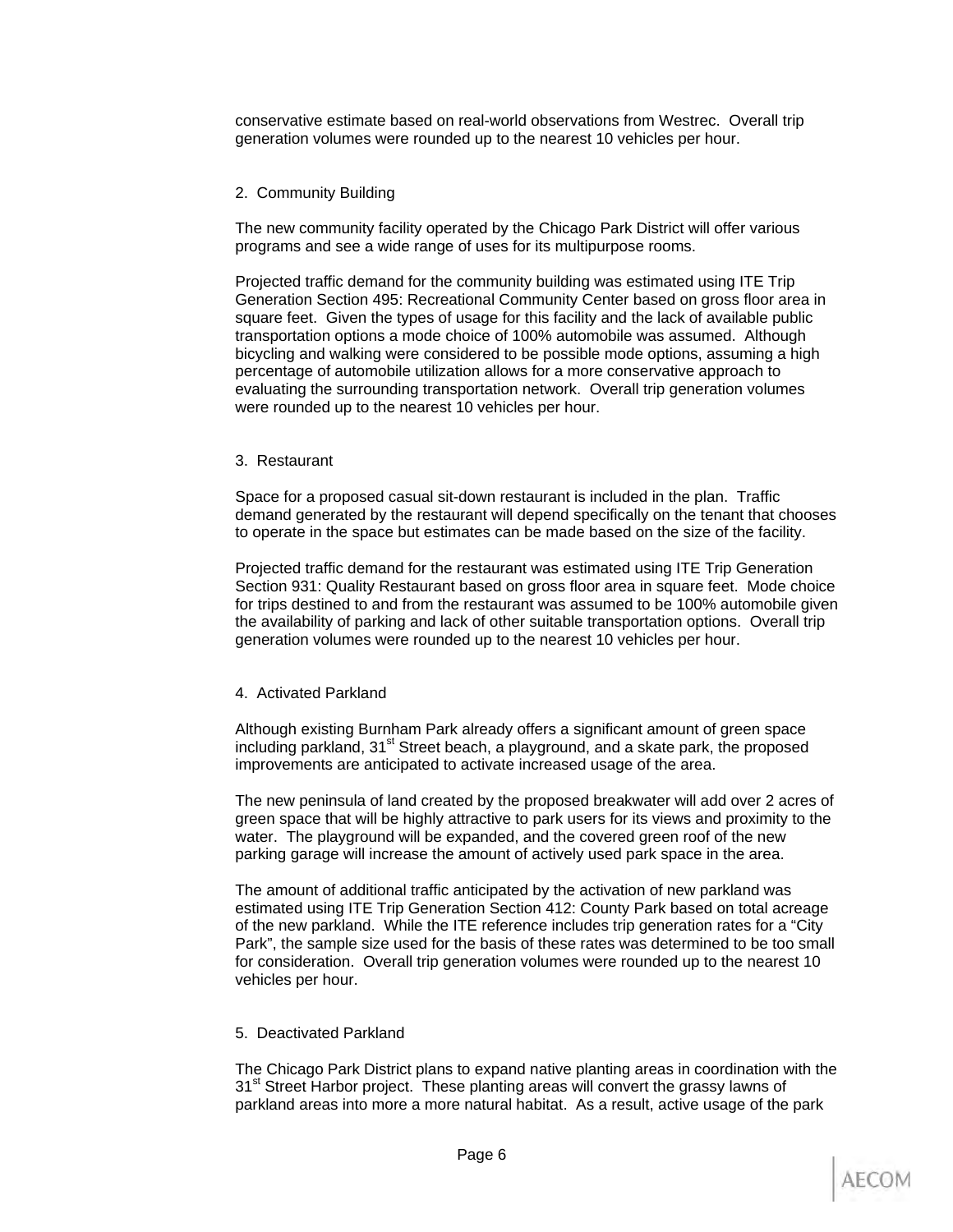could be reduced as less land will be available for use by people with more land dedicated to nature.

Still, the Burnham Park area near 31<sup>st</sup> Street is generally considered to be underutilized green space, so a return of significant tracts of park area to a more native planting environment may not result in much of a drop off in overall traffic. In order to provide a conservative assessment of future traffic conditions near the new 31<sup>st</sup> Street Harbor, no adjustment was made to reduce traffic volumes resulting from the deactivation of parkland to a natural environment.

#### 6. Availability of Additional Parking

With existing field observations showing significant utilization of the existing Burnham Park parking lot, an additional factor was applied to account for an amount of traffic volume that will be generated solely by the addition of more parking options. This factor represents the scenario where someone may choose to visit this park over other area options due to the availability of convenient parking. A nominal amount of projected traffic volume was assumed to account for this factor.

Overall site generated traffic volumes are detailed in **Figure 5**. With the proposed traffic generators defined, the sum of their contributing volumes represents the total amount of projected site generated traffic volume for the project.

#### *Origin-Destination*

With the total amount of projected site generated traffic calculated, the proportions of where these volumes would be coming from needed to be determined. There are 5 possible ways for vehicular traffic to access the project area:

- 1. Northbound Lake Shore Drive
- 2. Southbound Lake Shore Drive
- 3. Moe Drive
- 4. Fort Dearborn
- 5.  $31<sup>st</sup>$  Street

Lake Shore Drive and 31<sup>st</sup> Street were the obvious origin points. With Moe Drive and Fort Dearborn directly servicing McCormick Place only, there is not a clear reason for the new Harbor traffic to originate from either of these access points. Thus, the proportion of traffic to these new destinations originating from McCormick Place was assumed to be neglible.

There are three potential destinations for site generated traffic:

1. 31<sup>st</sup> Street Harbor Parking Garage

The 31<sup>st</sup> Street Harbor Parking Garage should attract virtually all of the traffic destined for the harbor, community building, and other new features proposed by this project. 40% of site generated traffic was assumed to originate from the north via Lake Shore Drive, with 30% approaching from the south on Lake Shore Drive and the west on 31<sup>st</sup> Street.

2. Surface Lot on Fort Dearborn north of 31<sup>st</sup> Street

The Fort Dearborn surface lot is designed to be very similar in function to the previous Burnham Park surface lot, which serves park and beach users. This lot should essentially replace the previous lot, though it will become more attractive to beach users and less attractive to skate park users. To account for this, 80% of the existing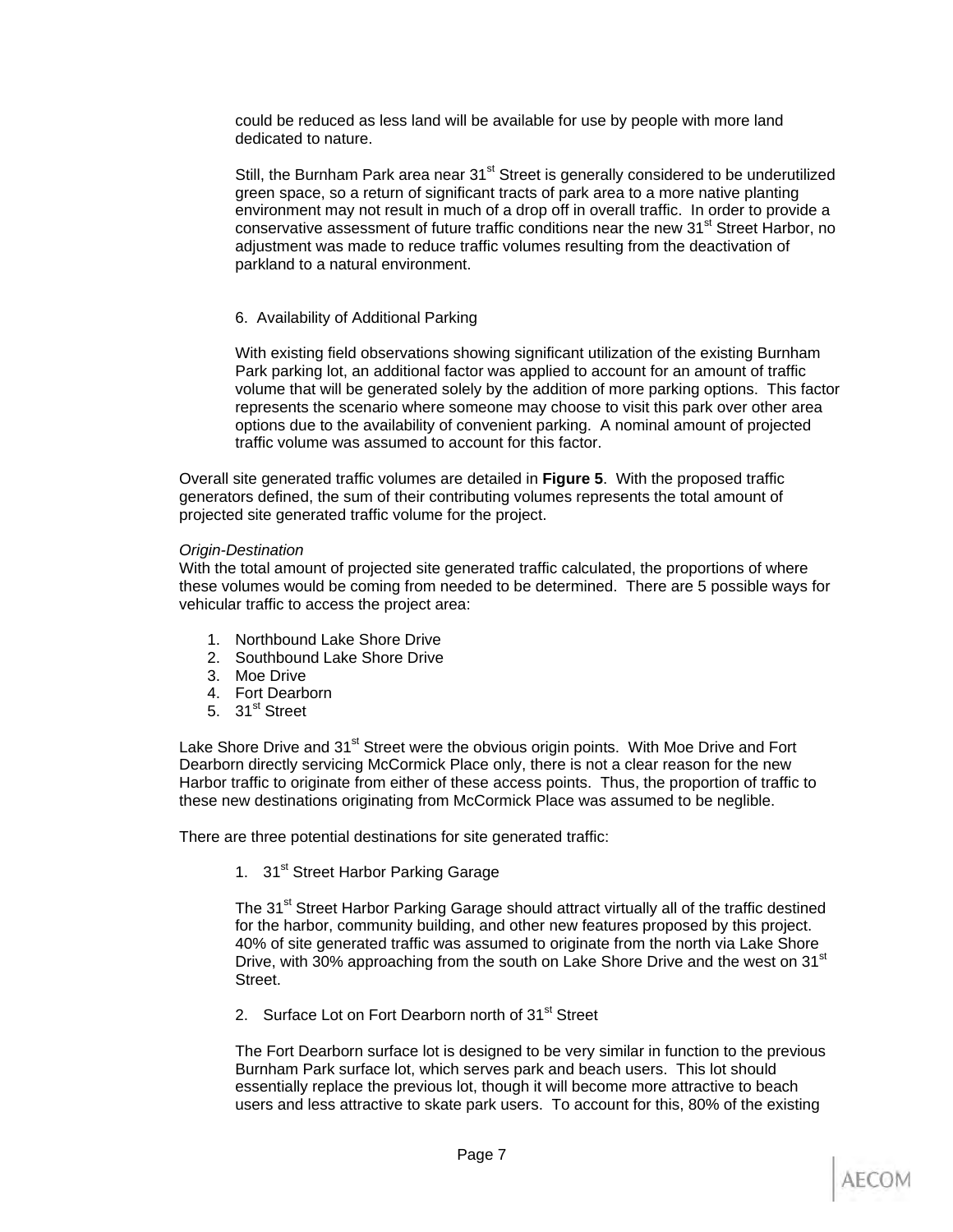Burnham Park parking lot volumes were shifted over to the new Fort Dearborn lot, with the remaining  $20\%$  assumed to use the new 31 $\mathrm{^{st}}$  Street Harbor garage. Traffic origins for the new lot were assumed to match those of the old.

3. Surface Lot off Moe Drive south of 31<sup>st</sup> Street

The surface lot off Moe Drive is intended as a spill-over lot to accommodate additional parking overflow from the other two lots. With this location significantly less desirable than either of the other two, an amount of traffic destined for this lot was assumed. Traffic origins were assumed to heavily favor  $31<sup>st</sup>$  and southbound Lake Shore Drive due to the more obscure location of the lot.

These origin factors were applied to the total amount of site generated traffic volumes projected to enter and leave the project area. The same factor for entering was applied for volumes leaving, as it would make sense that someone heading to the site would return the same way they originally came.

#### Projected Traffic Volumes for 2012

The projected traffic volumes for 2012 used for design and evaluation are simply the sum of escalated existing volumes and site generated volumes. These projections combine to account for the new traffic generated by the new harbor improvements as well as existing regional growth independent of the project.

Projected traffic volumes are shown in **Exhibits PR1** through **PR5**.

#### **Evaluation of Projected Traffic Conditions**

Traffic volumes were input into a Synchro 7 model with new phasing developed for the intersection of 31<sup>st</sup> Street with the northbound ramp from LSD and the new entrance to the 31<sup>st</sup> Street Harbor.

Four signalized intersections within the vicinity of  $31<sup>st</sup>$  Street and Lake Shore Drive (LSD) were analyzed:

- $\bullet$  31<sup>st</sup> Street with the northbound ramp from LSD and the new entrance to the 31<sup>st</sup> Street Harbor
- Fort Dearborn with the northbound ramp from LSD
- 31<sup>st</sup> Street with the southbound ramp from LSD
- 31<sup>st</sup> Street with Moe Drive and the new surface lot off the south approach

Existing signal timings were applied for all intersections in the projected models except for the intersection of 31<sup>st</sup> Street with the northbound ramp from LSD and the new entrance to the 31<sup>st</sup> Street Harbor. Timing at this intersection needed to be slightly adjusted, giving the new westbound leg additional green time, to allow the intersection to perform at an acceptable level.

The analysis performed calculated control delay in seconds per vehicle for each intersection, which could then be related to Level of Service as defined by Chapter 16 of the Highway Capacity Manual.

The results of the proposed traffic analysis are summarized in **Figure 2**. As shown in these tables, the difference in performance between modeled existing 2009 traffic and projected 2012 traffic is relatively small. Level of Service grades remain at "C" under projected 2012 traffic. The projected models suggest that the roadway network in this area can adequately handle the increase in traffic generated by the new 31<sup>st</sup> Street Harbor by a reasonably large margin.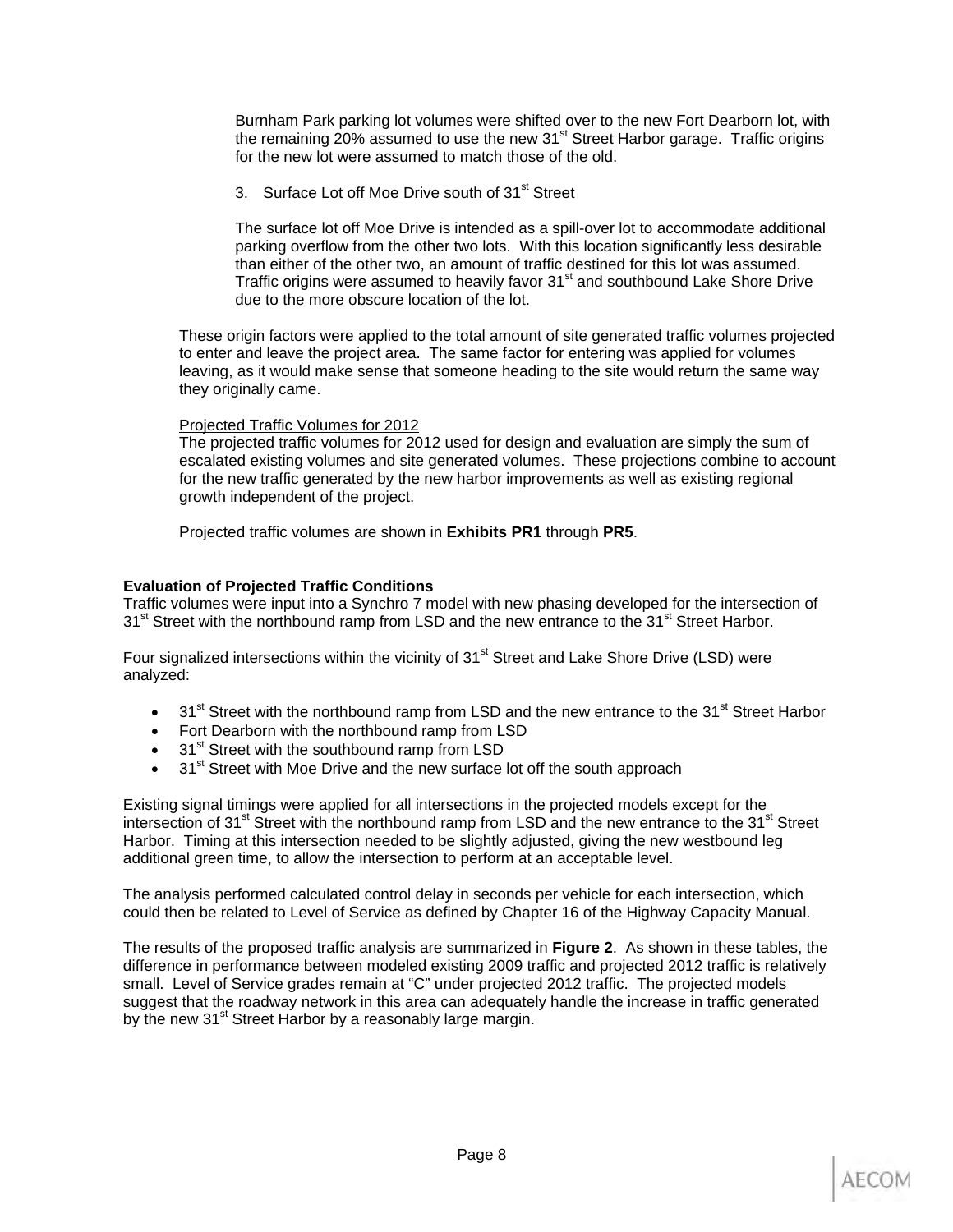#### **Figure 1. Existing (2009) Traffic Conditions**

|                                |    | <b>Level of Service</b> |          | <b>Control Delay (sec/veh)</b> |      |          |  |
|--------------------------------|----|-------------------------|----------|--------------------------------|------|----------|--|
| <b>Intersection</b>            | АM | <b>PM</b>               | Saturday | AМ                             | РM   | Saturday |  |
| 31st St with NB LSD Ramps      | С  | B                       | B        | 24.6                           | 19.3 | 17.7     |  |
| Ft. Dearborn with NB LSD Ramps | A  | Α                       | Α        | 5.9                            | 8.9  | 4.2      |  |
| 31st St with SB LSD Ramps      | С  | С                       | С        | 23.1                           | 20.8 | 23.0     |  |
| 31st St with Moe Drive         | A  | A                       | Α        | 3.3                            | 5.4  | 2.9      |  |

#### **Figure 2. Projected (2012) Opening Day Traffic Conditions**

|                                       |    | <b>Level of Service</b> |          | <b>Control Delay (sec/veh)</b> |           |          |  |
|---------------------------------------|----|-------------------------|----------|--------------------------------|-----------|----------|--|
| <b>Intersection</b>                   | АM | <b>PM</b>               | Saturday | AM                             | <b>PM</b> | Saturday |  |
| 31st St with NB LSD Ramps             | C  | С                       | C        | 30.7                           | 26.7      | 32.1     |  |
| <b>Ft. Dearborn with NB LSD Ramps</b> | A  | Α                       | A        | 6.3                            | 5.8       | 3.4      |  |
| 31st St with SB LSD Ramps             | C  | B                       | С        | 24.4                           | 20.0      | 20.6     |  |
| <b>131st St with Moe Drive</b>        | A  | A                       | Α        | 3.5                            | 5.2       | 5.2      |  |

*Existing timings applied to all projected intersections except 31st St with NB LSD Ramps*

#### **Figure 3. Comparison of Level of Service (2009 existing vs. 2012 projected)**

|                                |    | Existing (2009) |          | Projected (2012) |    |          |  |
|--------------------------------|----|-----------------|----------|------------------|----|----------|--|
| <b>Intersection</b>            | AM | <b>PM</b>       | Saturday | AM               | РM | Saturday |  |
| 31st St with NB LSD Ramps      |    | В               | в        | C                | С  |          |  |
| Ft. Dearborn with NB LSD Ramps | Α  | A               | 宀        | A                | A  |          |  |
| 31st St with SB LSD Ramps      |    | С               | С        | C                | B  |          |  |
| 31st St with Moe Drive         | A  | A               | A        | A                | Α  | r        |  |

*Existing timings applied to all projected intersections except 31st St with NB LSD Ramps*

#### **Figure 4. Comparison of Intersection Control Delay (2009 existing vs. 2012 projected)**

|                                |      | Existing (2009) |          | Projected (2012) |           |          |  |
|--------------------------------|------|-----------------|----------|------------------|-----------|----------|--|
| Intersection                   | AM   | <b>PM</b>       | Saturday | АM               | <b>PM</b> | Saturday |  |
| 31st St with NB LSD Ramps      | 24.6 | 19.3            | 17.7     | 30.7             | 26.7      | 32.1     |  |
| Ft. Dearborn with NB LSD Ramps | 5.9  | 8.9             | 4.2      | 6.3              | 5.8       | 3.4      |  |
| 31st St with SB LSD Ramps      | 23.1 | 20.8            | 23.0     | 24.4             | 20.0      | 20.6     |  |
| <b>31st St with Moe Drive</b>  | 3.3  | 5.4             | 2.9      | 3.5              | 5.2       | 5.2      |  |

*Existing timings applied to all projected intersections except 31st St with NB LSD Ramps*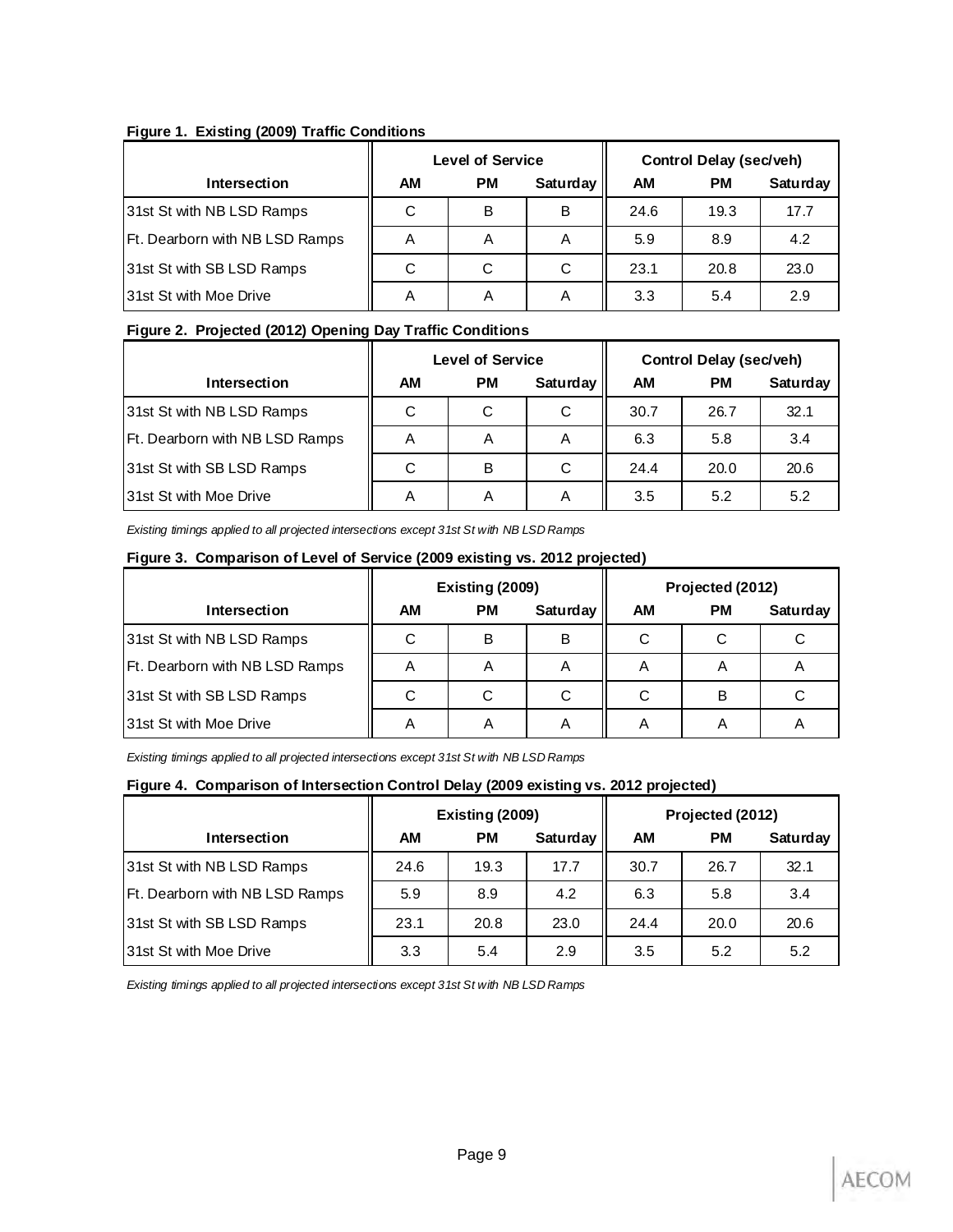| ITE <sup>1</sup><br><b>CODE</b><br><b>SIZE</b><br><b>Traffic Generators</b> |     |          | <b>UNITS</b> | Projected Traffic Volume <sup>2</sup><br>Weekday<br>Weekend |      |       |           |       |        |
|-----------------------------------------------------------------------------|-----|----------|--------------|-------------------------------------------------------------|------|-------|-----------|-------|--------|
|                                                                             |     |          |              |                                                             | AM   |       | <b>PM</b> |       | Peak   |
|                                                                             |     |          |              | Enter                                                       | Exit | Enter | Exit      | Enter | Exit   |
| Marina Facility                                                             |     |          |              |                                                             |      |       |           |       |        |
| Seasonal Slips                                                              | 420 | 950      |              | 60                                                          | 30   | 60    | 50        | 60    | $80 -$ |
| <b>Transient Slips</b>                                                      |     | $\Omega$ |              |                                                             |      |       |           |       |        |
| Weekday Usage                                                               | N/A | 10%      |              | 130                                                         | 70   | 100   | 100       |       |        |
| Weekend Peak Usage                                                          | N/A | 30%      |              |                                                             |      |       |           | 260   | 320    |
| Community Building                                                          |     |          |              |                                                             |      |       |           |       |        |
| <b>Community Rooms</b>                                                      |     | 1630     | <b>SF</b>    |                                                             |      |       |           |       |        |
| Management Offices                                                          |     | 340      | <b>SF</b>    |                                                             |      |       |           |       |        |
| Flex Room                                                                   |     | 720      | <b>SF</b>    |                                                             |      |       |           |       |        |
| <b>Total Floor Space</b>                                                    | 495 | 2690     | <b>SF</b>    | 10                                                          | 10   | 10    | 10        | 10    | 10     |
| Restaurant                                                                  |     |          |              |                                                             |      |       |           |       |        |
| Lounge and Dining Space                                                     |     | 2380     | <b>SF</b>    |                                                             |      |       |           |       |        |
| Kitchen Space                                                               |     | 1390     | <b>SF</b>    |                                                             |      |       |           |       |        |
| <b>Total Floor Area</b>                                                     | 931 | 3770     | <b>SF</b>    | 10                                                          | 10   | 20    | 10        | 20    | 10     |
| New Activated Parkland                                                      |     |          |              |                                                             |      |       |           |       |        |
| Peninsula Park                                                              | 412 | 2.5      | acre         | 10                                                          | 10   | 10    | 10        | 10    | 10     |
| Picnic/Play Lawn/Playground                                                 | 412 | 6.5      | acre         | 10                                                          | 10   | 10    | 10        | 20    | 20     |
| Attraction of Additional Available Parking                                  |     |          |              |                                                             |      |       |           |       |        |
| Existing Spaces (Burnham Park)                                              |     | 188      | spaces       |                                                             |      |       |           |       |        |
| Proposed Spaces - Harbor Garage                                             |     | 310      | spaces       |                                                             |      |       |           |       |        |
| Proposed Spaces - Fort Dearborn Lot                                         |     | 202      | spaces       |                                                             |      |       |           |       |        |
| Proposed Spaces - West Lot (Moe Dr)                                         |     | 161      | spaces       |                                                             |      |       |           |       |        |
| <b>Total Net Parking Spaces</b>                                             | N/A | 485      | spaces       | 10                                                          | 10   | 10    | 10        | 50    | 50     |
| TOTAL PROJECTED TRAFFIC VOLUME                                              |     |          |              | 180                                                         | 120  | 160   | 150       | 370   | 420    |

#### **Figure 5. Calculation of Site Generated Traffic Projections**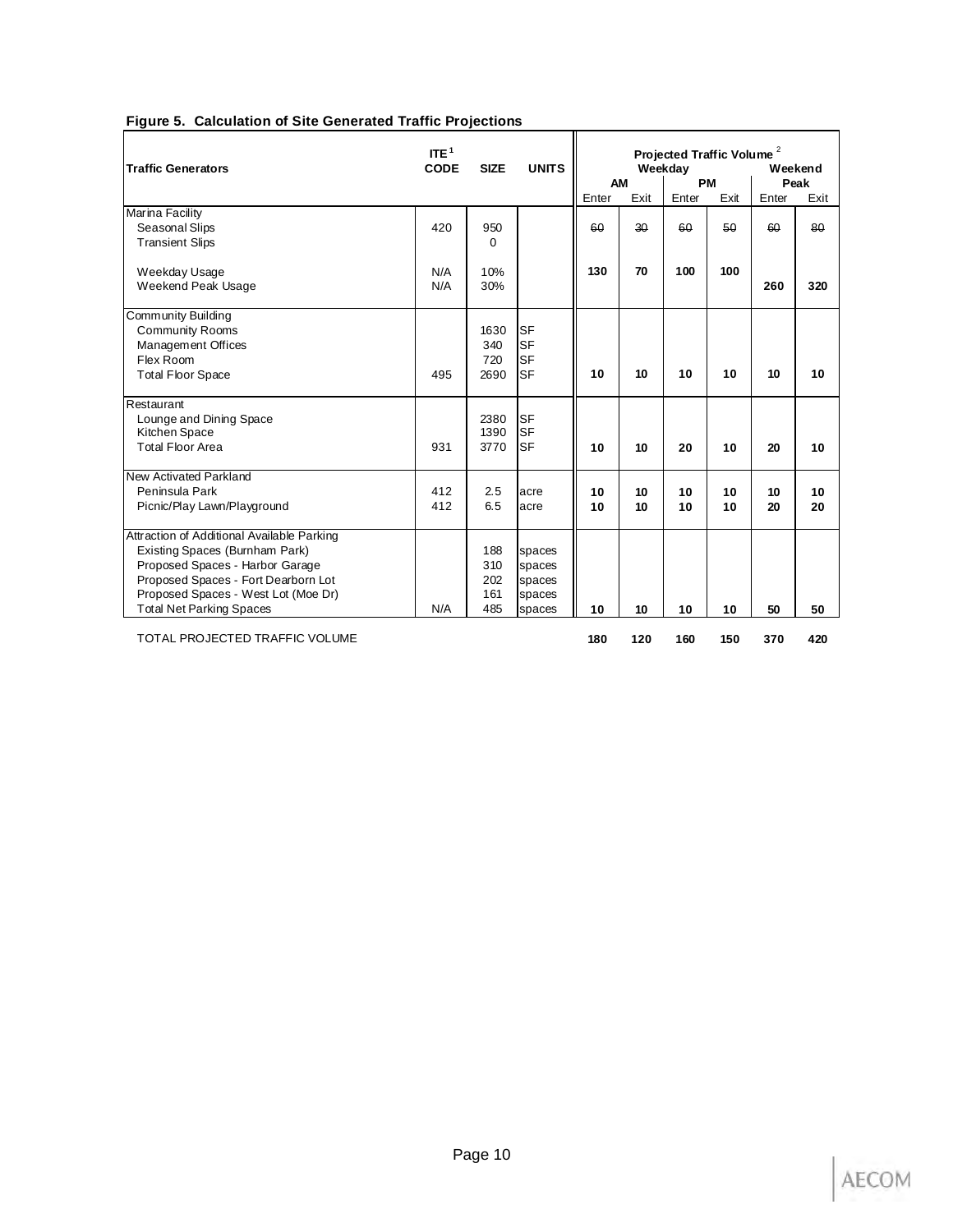

Public Building

**EXHIBIT A** 

**Existing Conditions Burnham Park at 31st Street**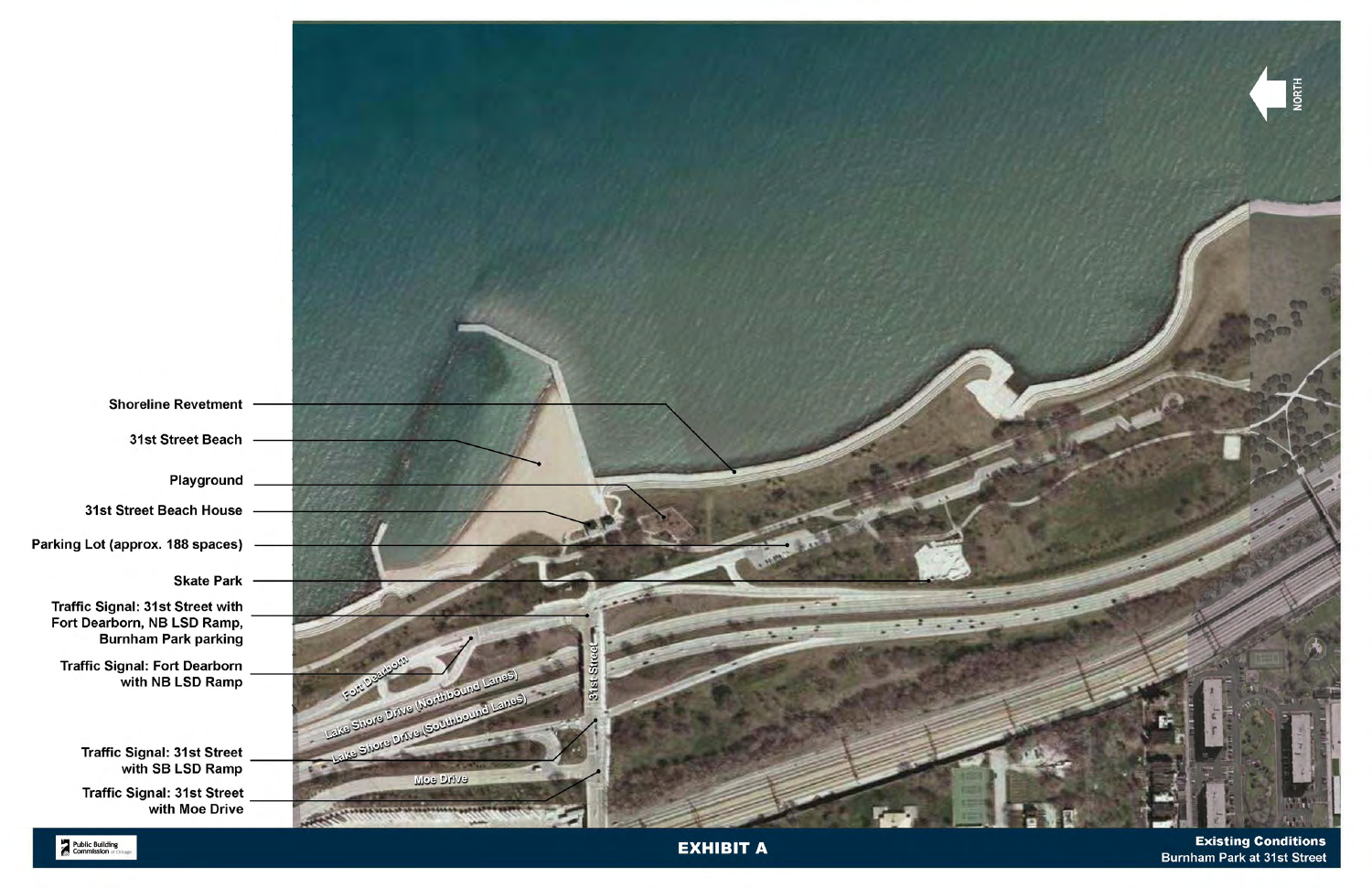Breakwater with Fishing Access -Community Sailing Program Marina Facility -31st Street Axis Marker 2.1 Acre Peninsula Park -Flexible Play Lawn Lake Michigan Overlook -Skyline Terrace Steps -Green Roof Parking -Community Building / Marina Facility -**Expanded Play Environment -**Community Plaza -New Drop-off -Existing 31st Street Beach House -Reconfigured Entry with -Lakefront Trail Underpass Bus Drop-off -New Parking Pedestrian Connection to McCormick Parking Under 31st Street Bridge Fort Dearborn Parking-



**EXHIBIT B** 

**Proposed Concept Plan** 31st Street Harbor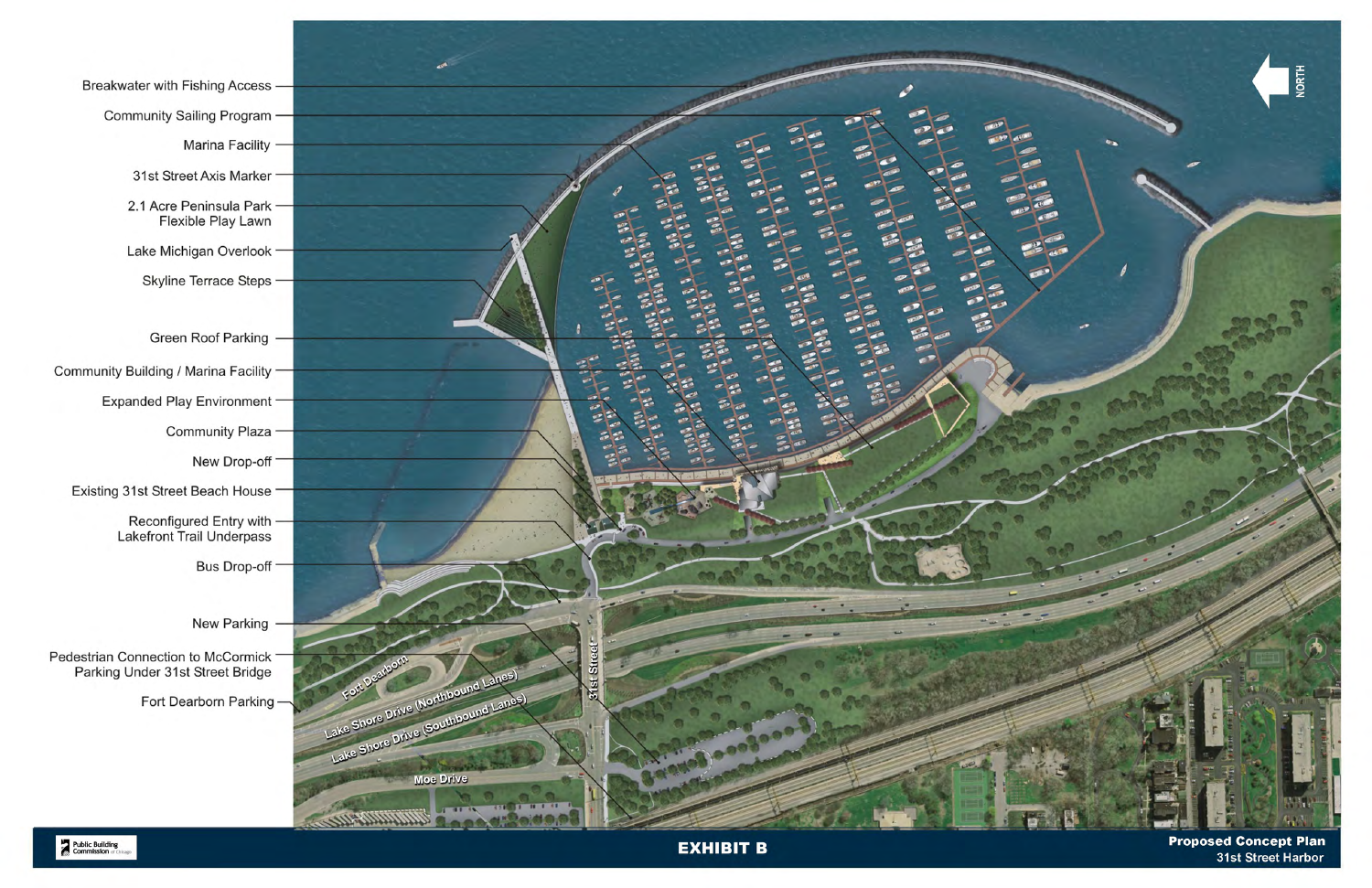

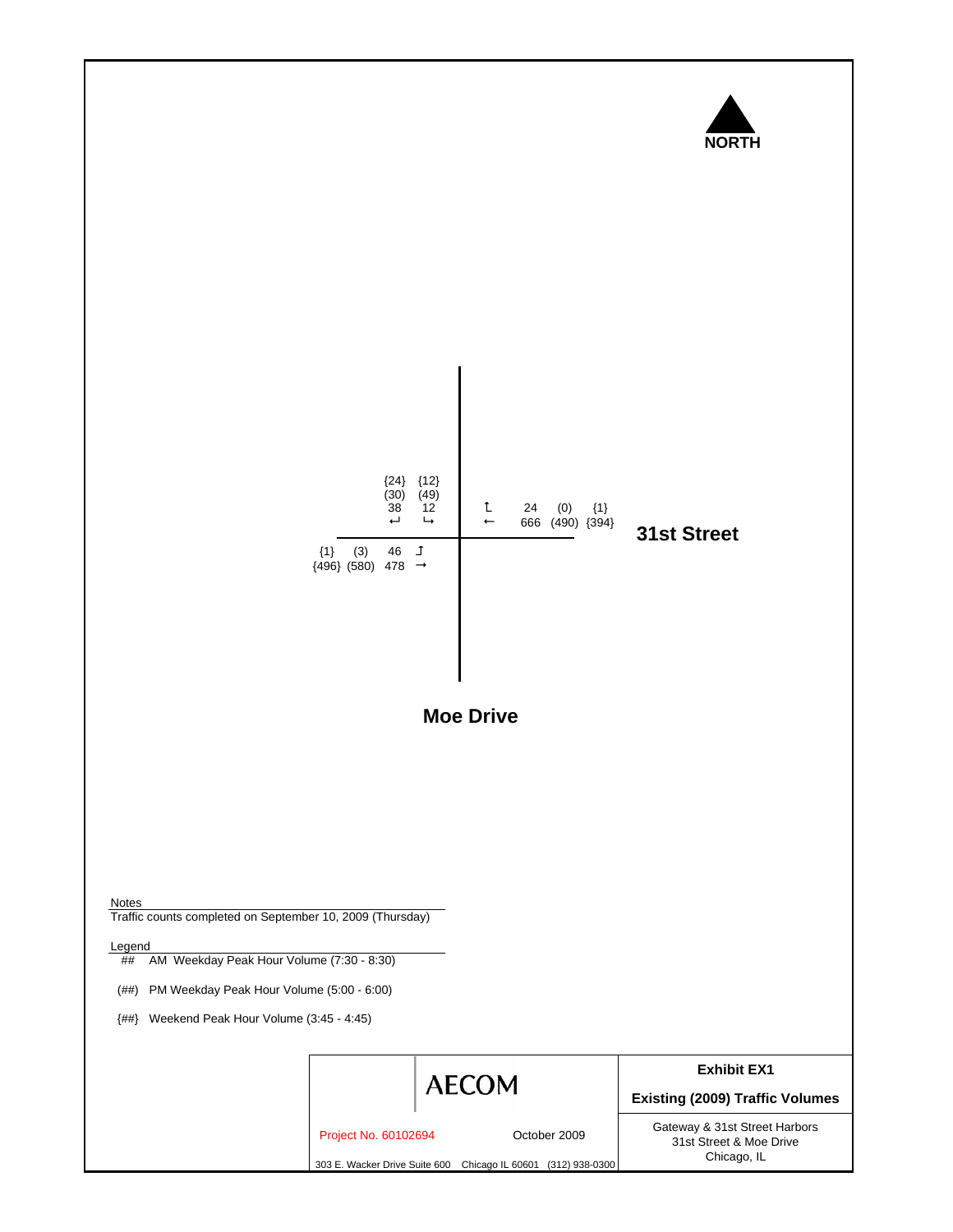

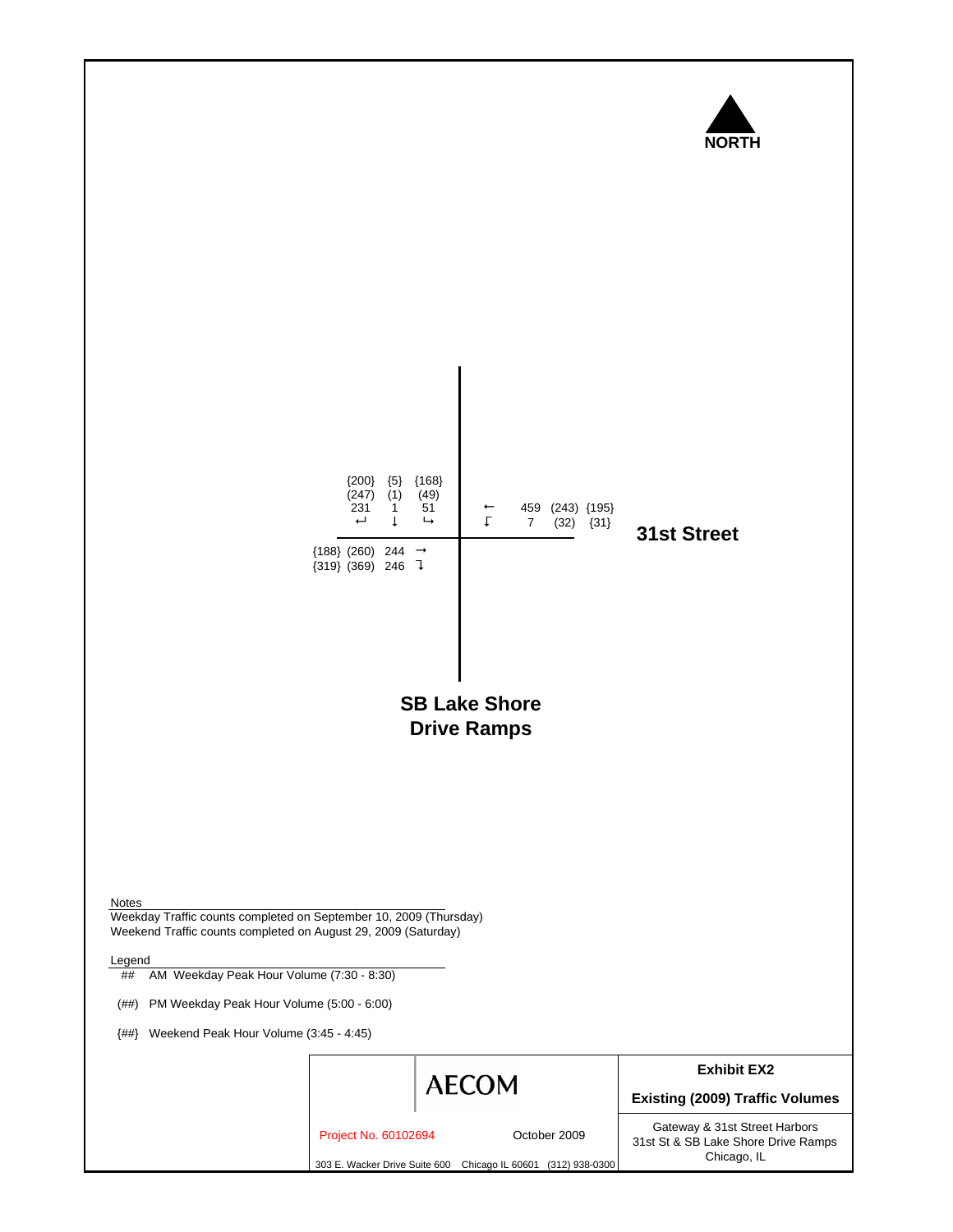



Notes

Legend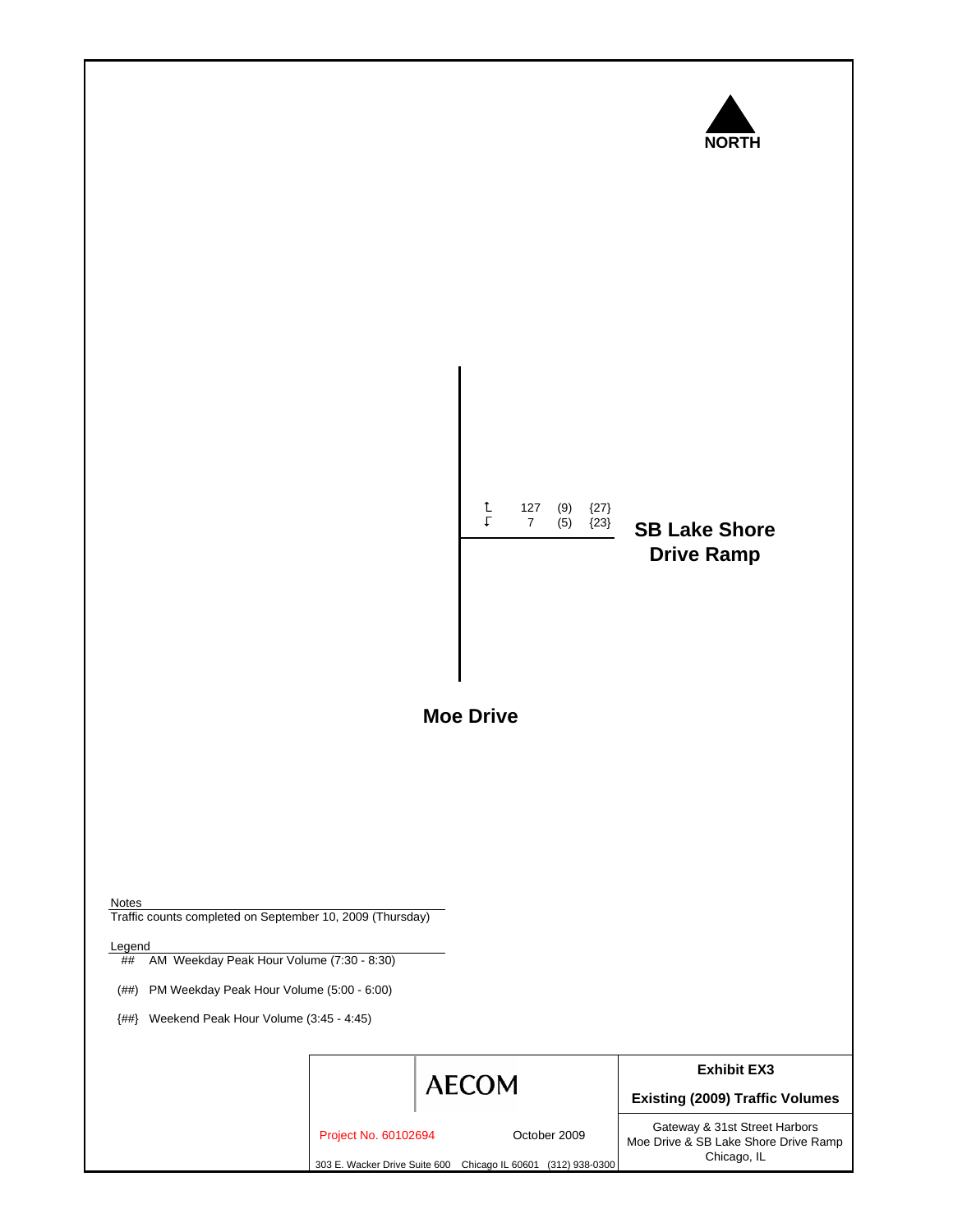

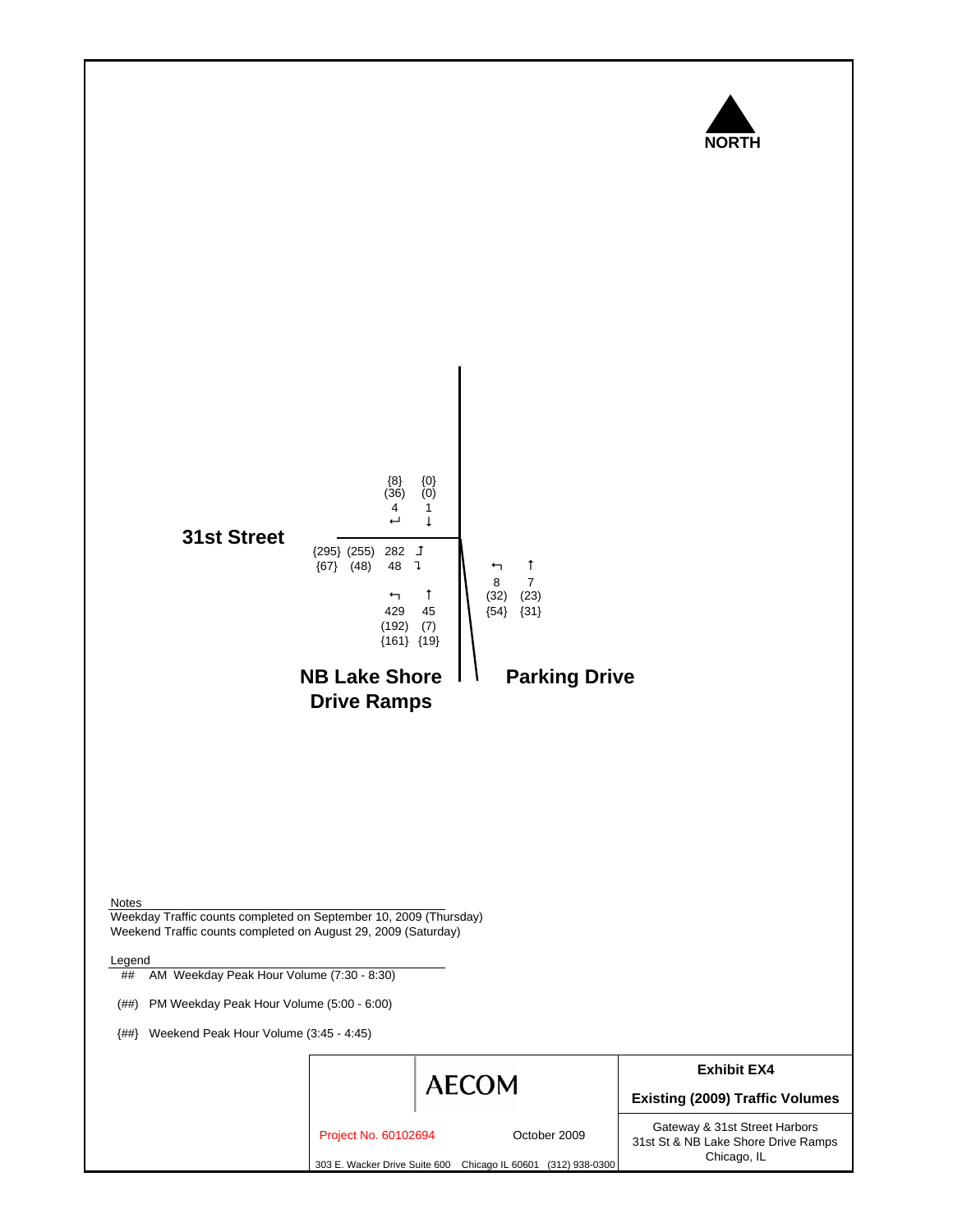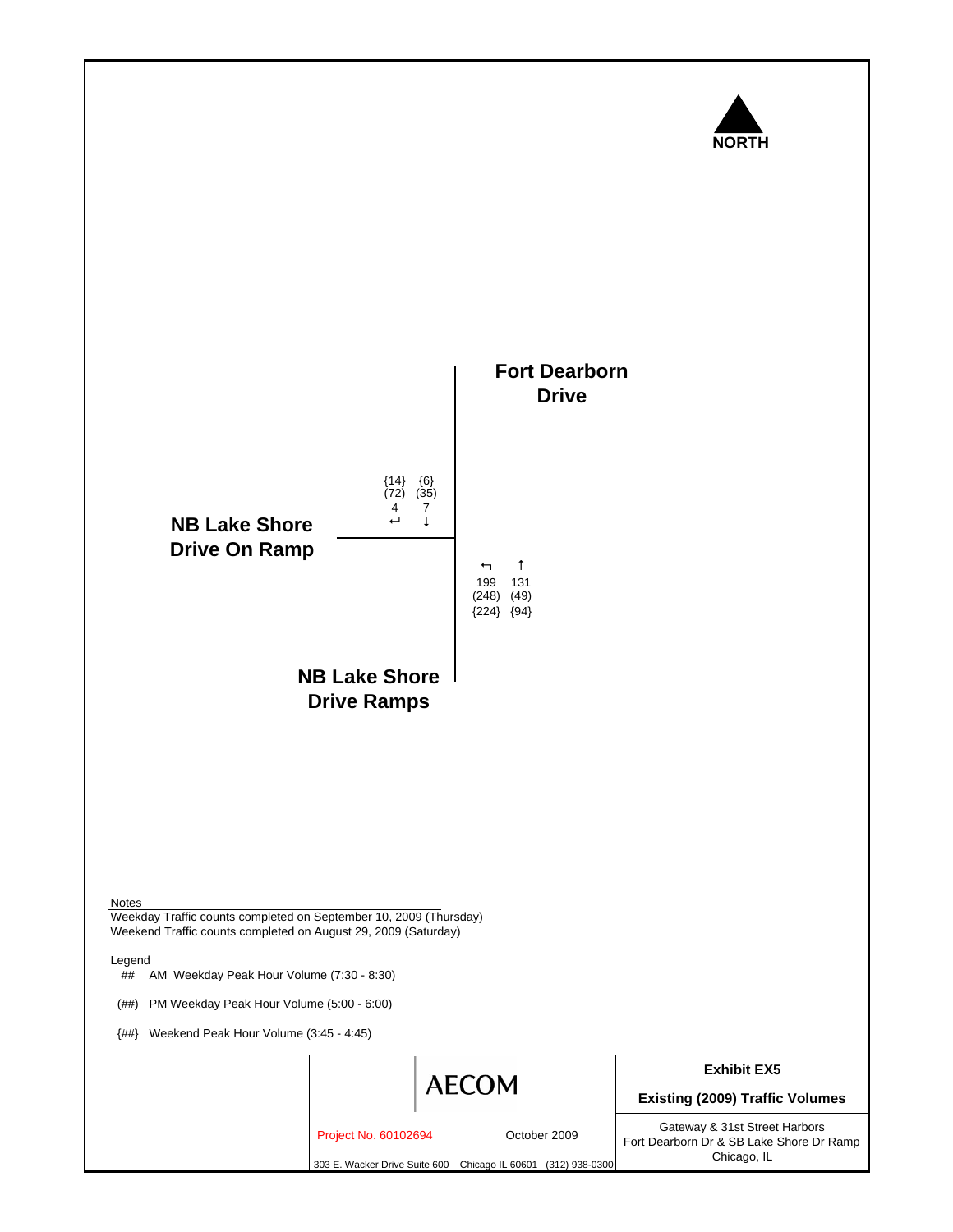

### **NB Lake Shore Drive Off Ramp**

 ${19}$   $(17)$  11 ]

**Parking Drive**

Notes

Weekday Traffic counts completed on September 10, 2009 (Thursday) Weekend Traffic counts completed on August 29, 2009 (Saturday)

Legend

## AM Weekday Peak Hour Volume (7:30 - 8:30)

(##) PM Weekday Peak Hour Volume (5:00 - 6:00)

{##} Weekend Peak Hour Volume (3:45 - 4:45)



**Exhibit EX6**

**Existing (2009) Traffic Volumes** Gateway & 31st Street Harbors

Project No. 60102694 October 2009

303 E. Wacker Drive Suite 600 Chicago IL 60601 (312) 938-0300

Parking Dr & NB Lake Shore Dr Ramp Chicago, IL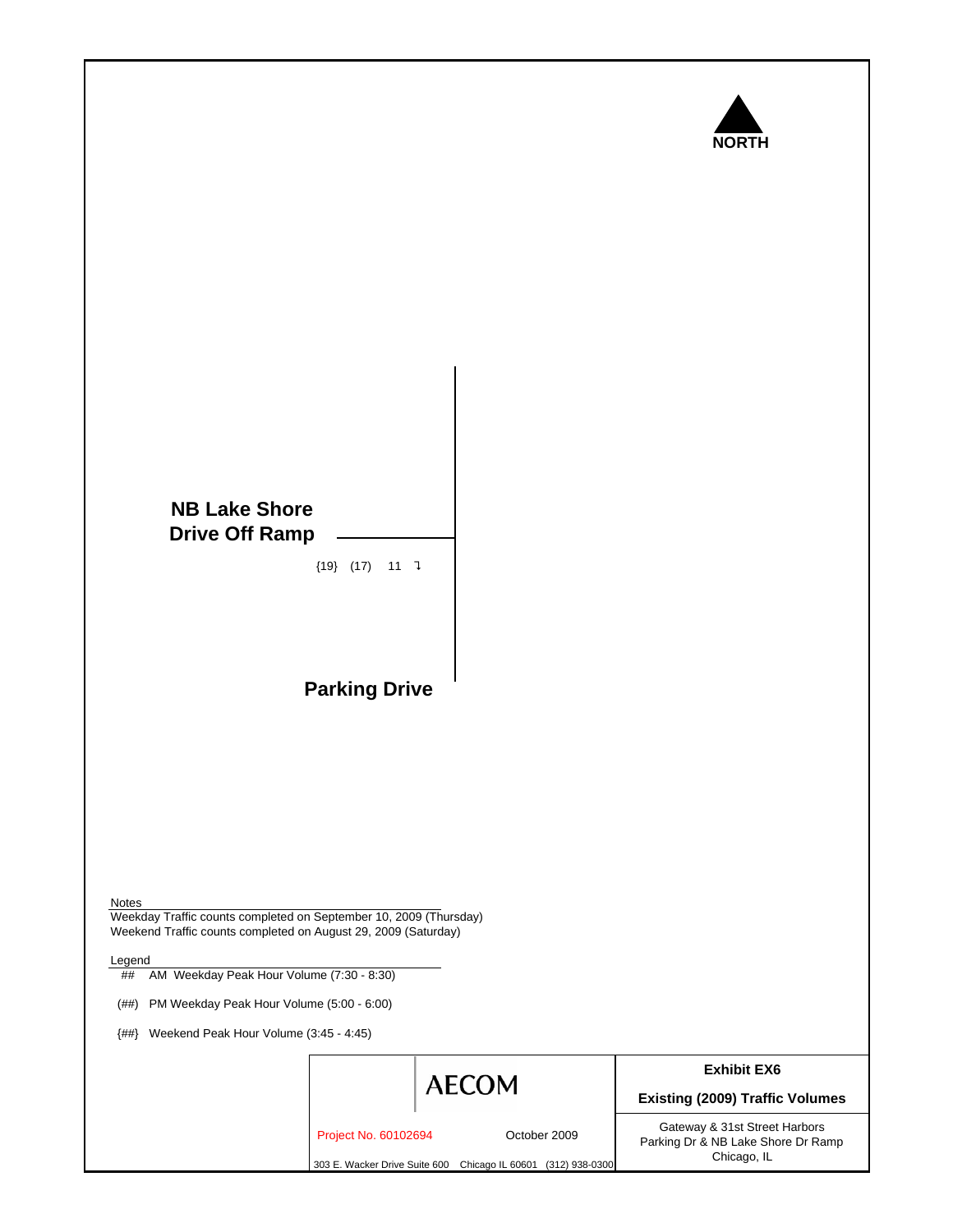

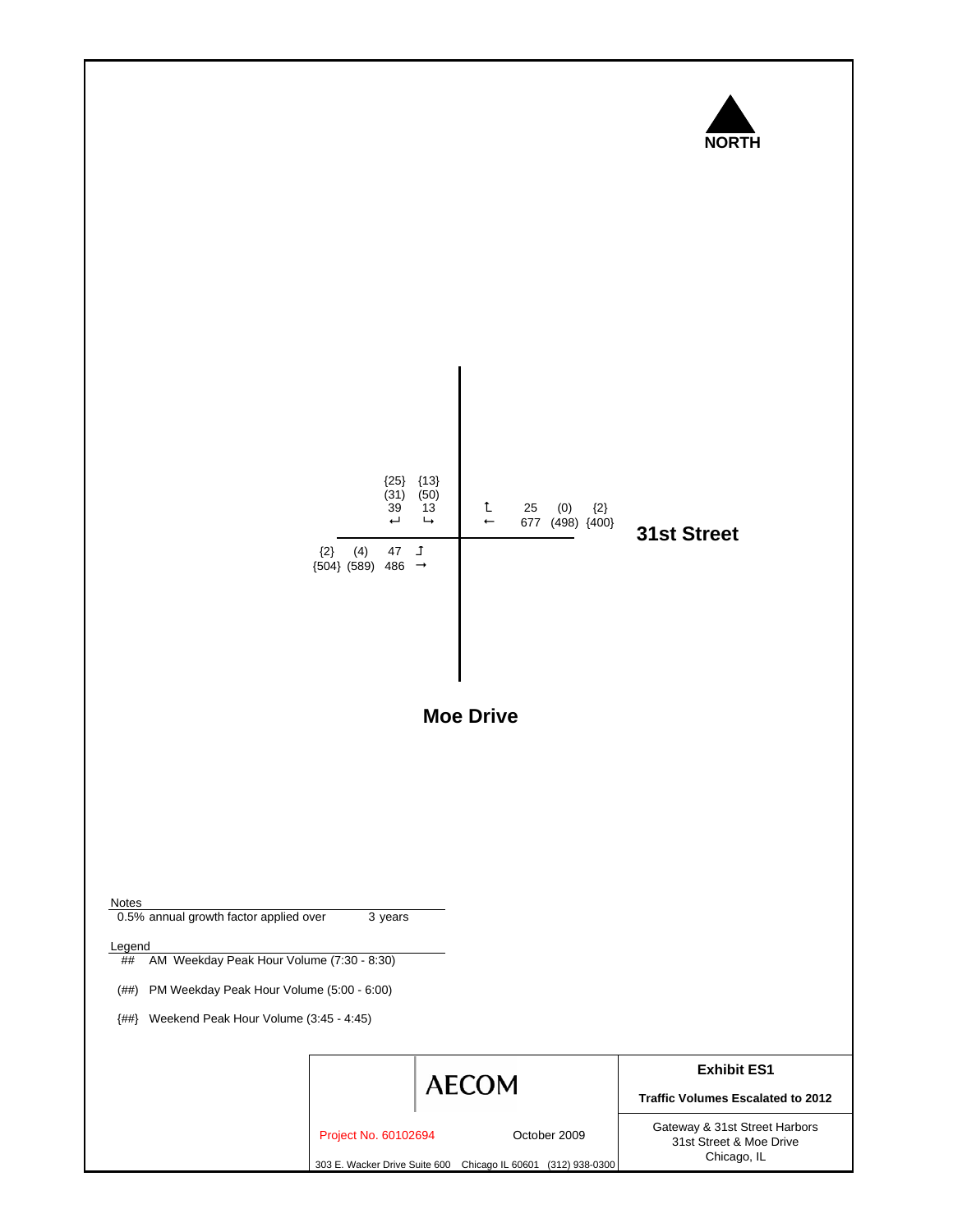

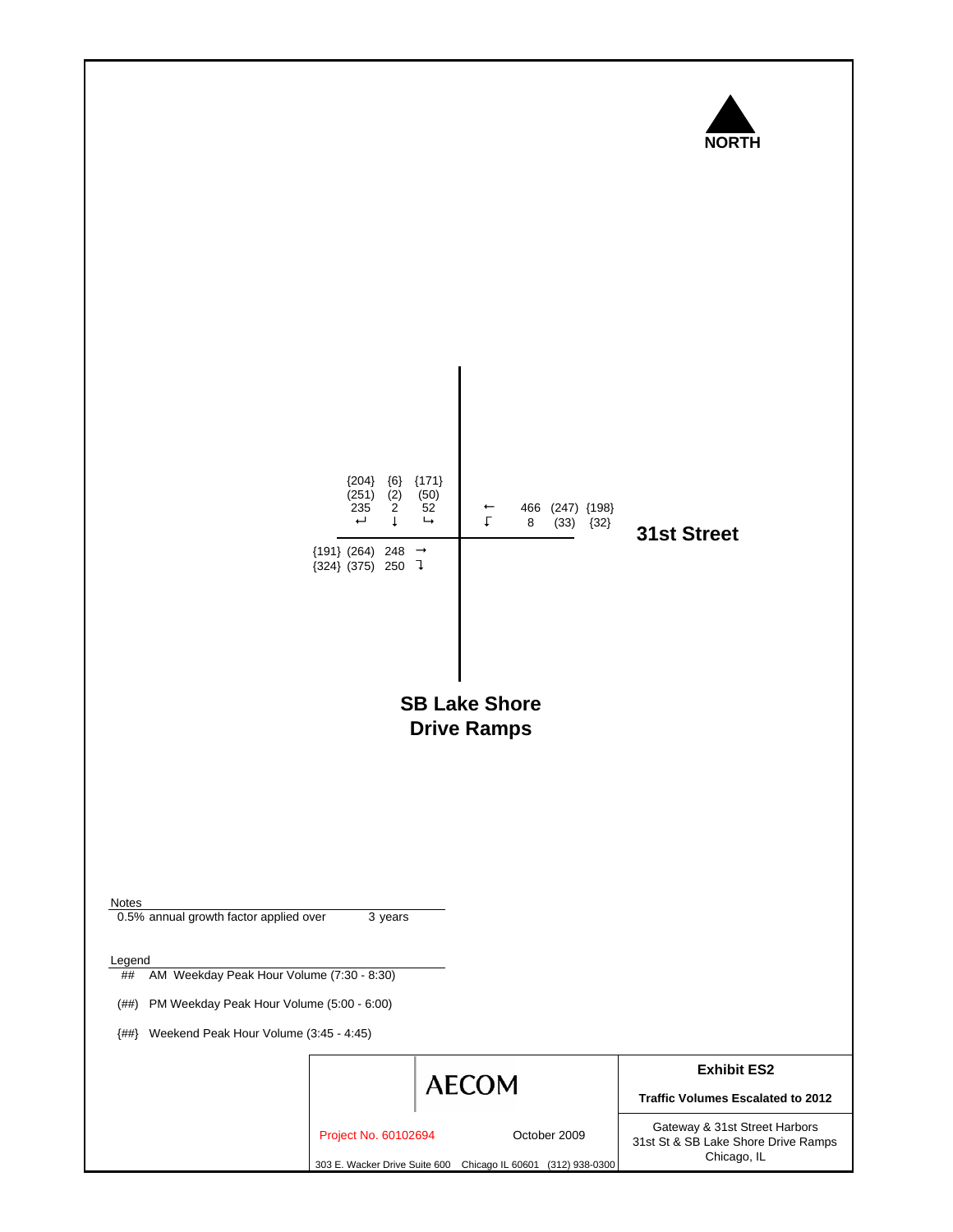

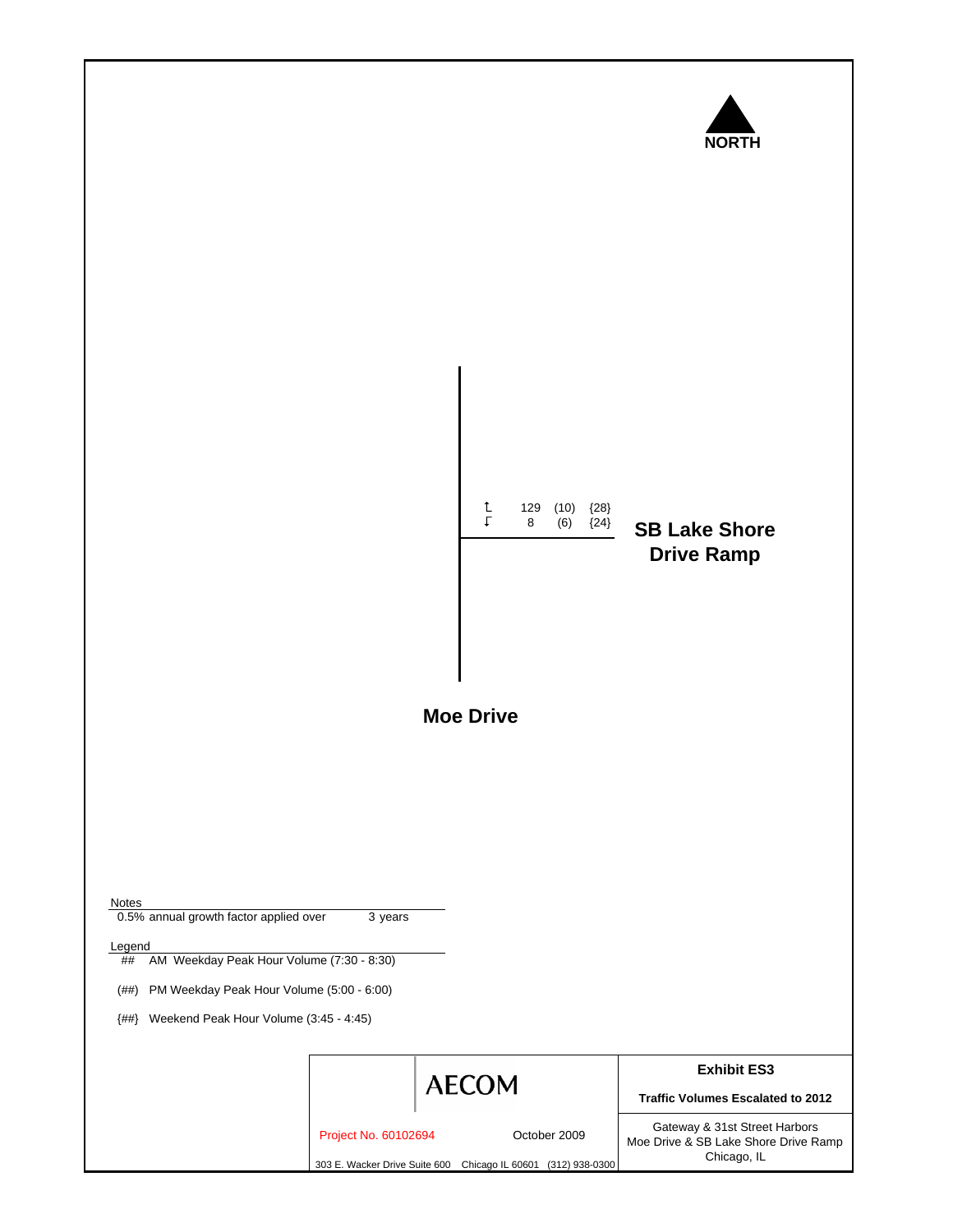

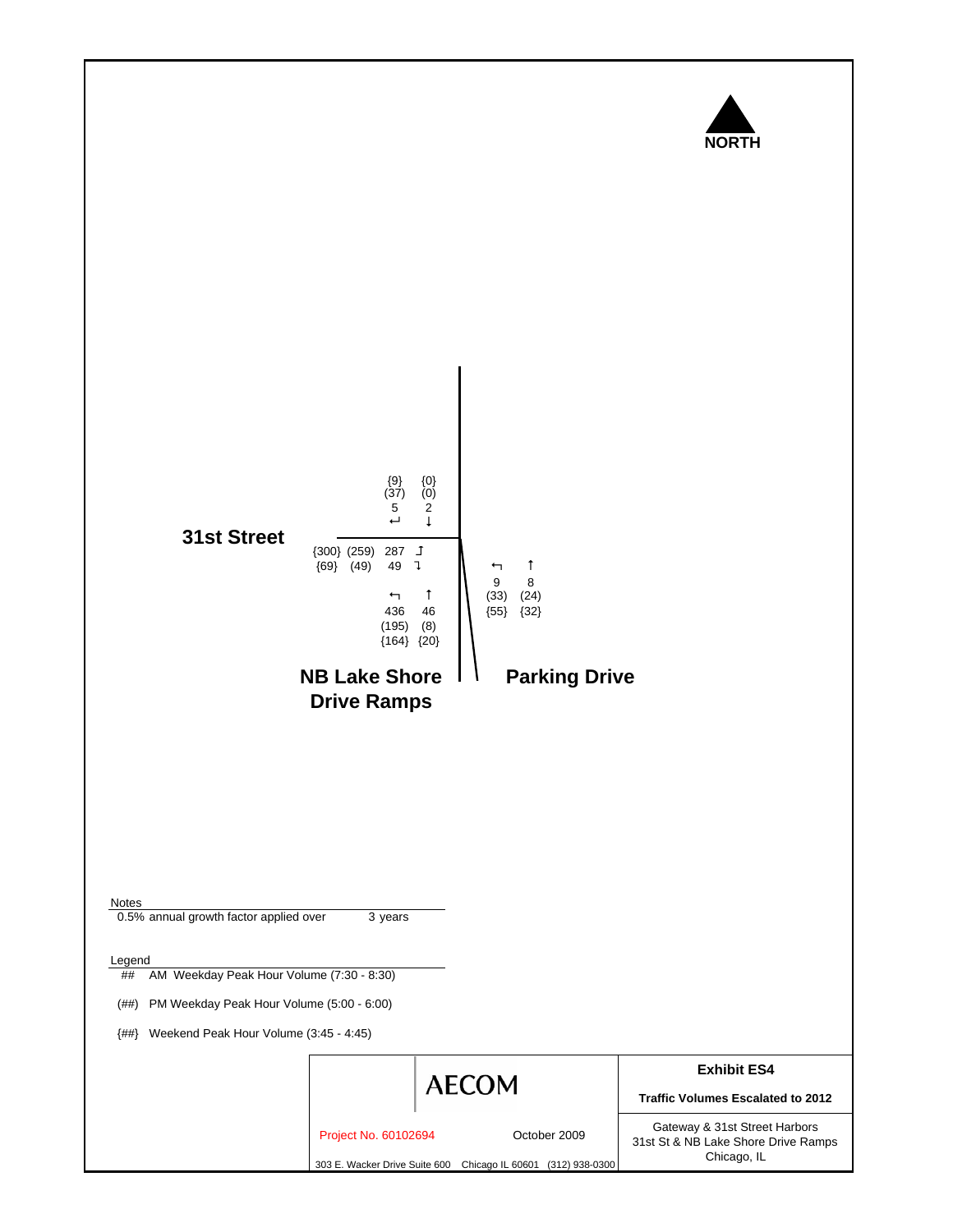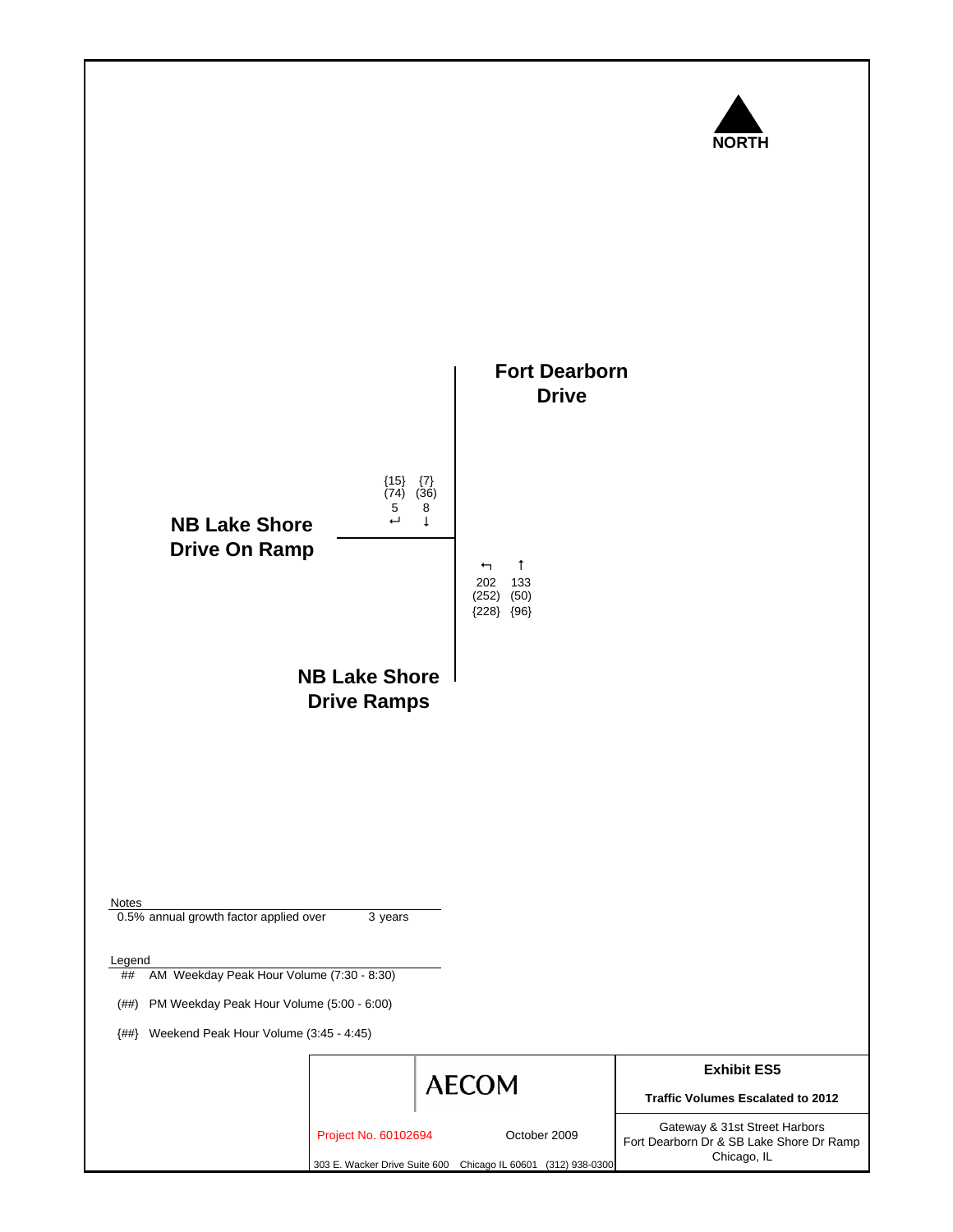

# **NB Lake Shore Drive Off Ramp** ${20}$   $(18)$  12 ] **Parking Drive** Notes 0.5% annual growth factor applied over 3 years **Legend** ## AM Weekday Peak Hour Volume (7:30 - 8:30) (##) PM Weekday Peak Hour Volume (5:00 - 6:00) {##} Weekend Peak Hour Volume (3:45 - 4:45) **Exhibit ES6 AECOM Traffic Volumes Escalated to 2012** Gateway & 31st Street Harbors Project No. 60102694 October 2009 Parking Dr & NB Lake Shore Dr Ramp

303 E. Wacker Drive Suite 600 Chicago IL 60601 (312) 938-0300

Chicago, IL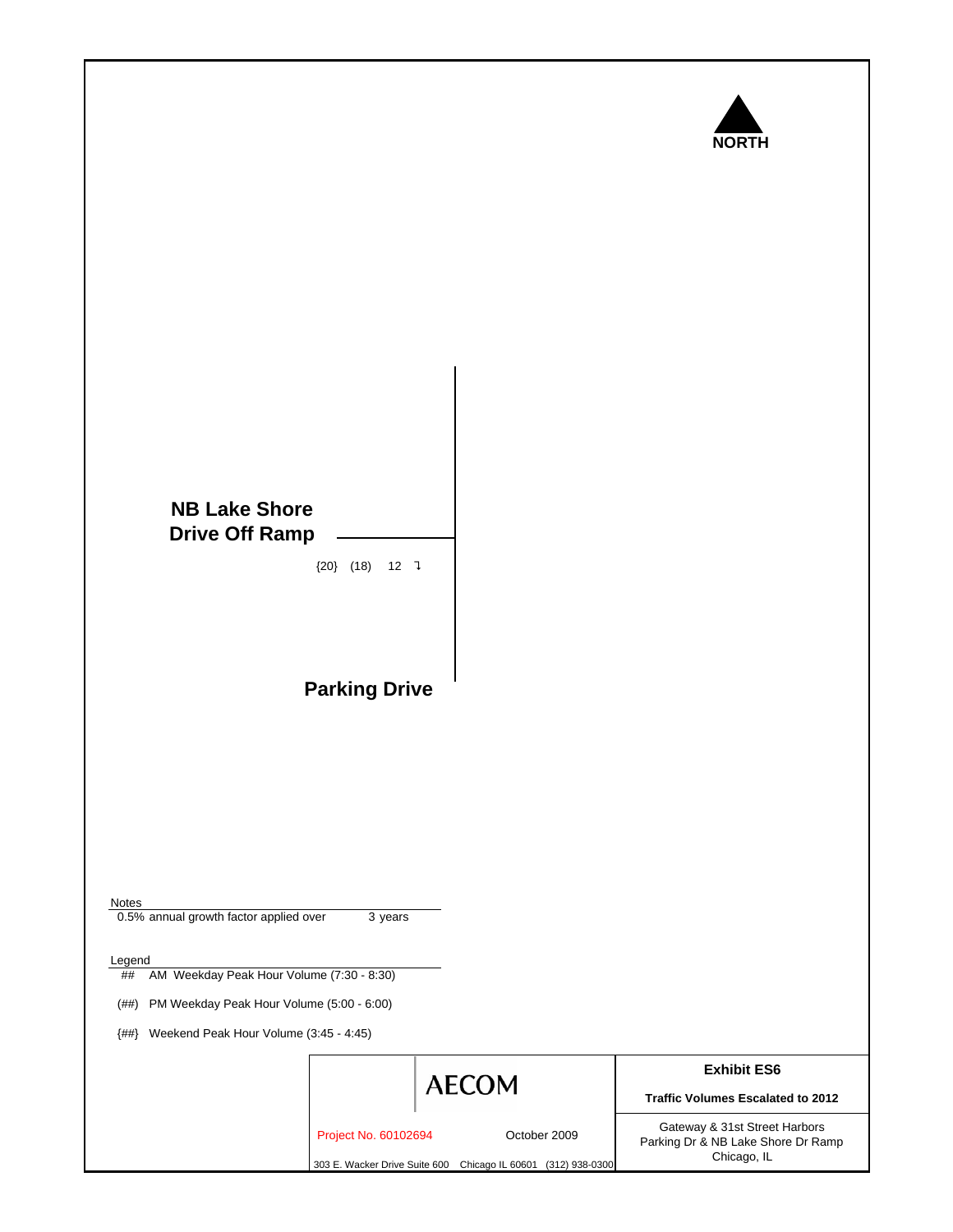

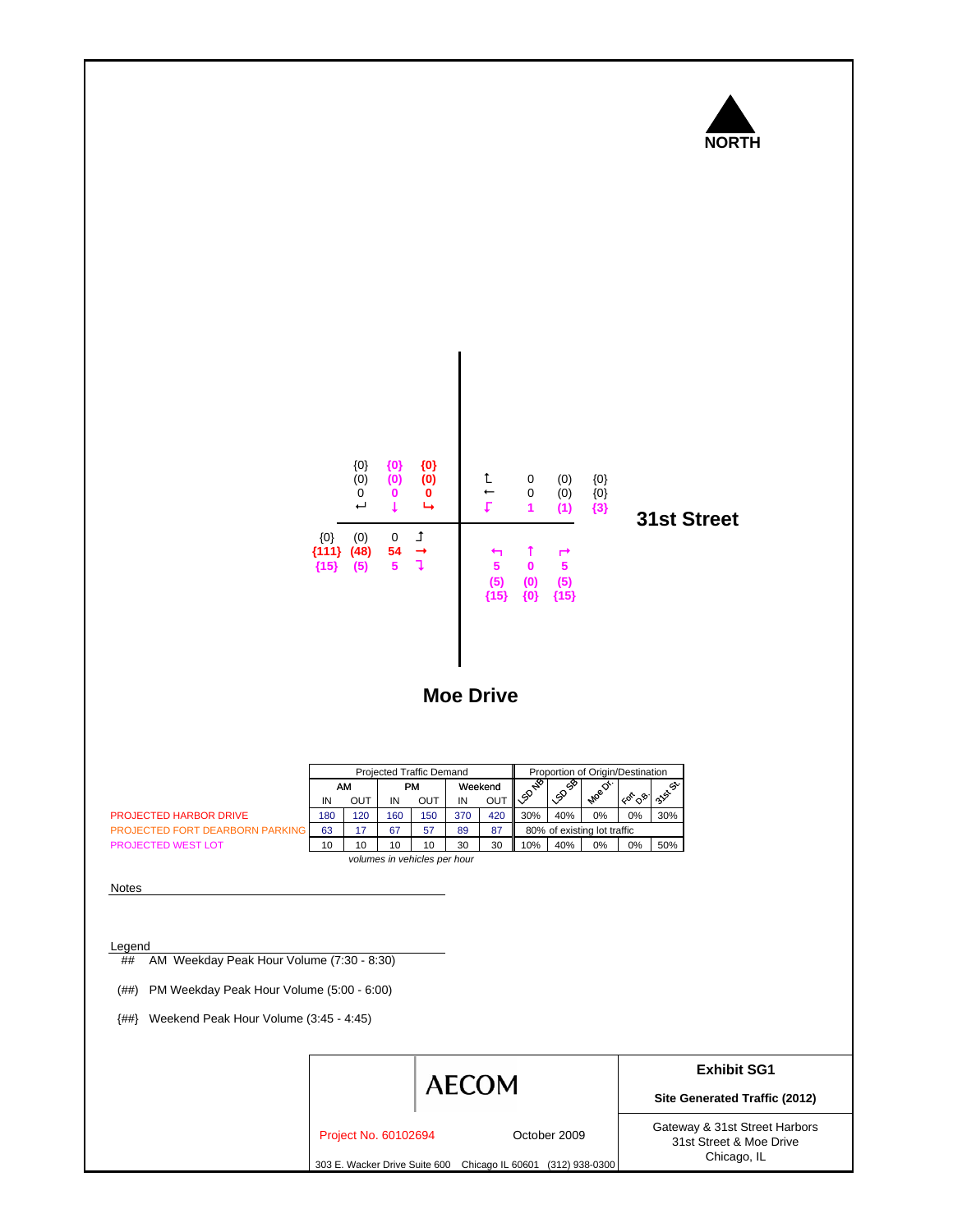

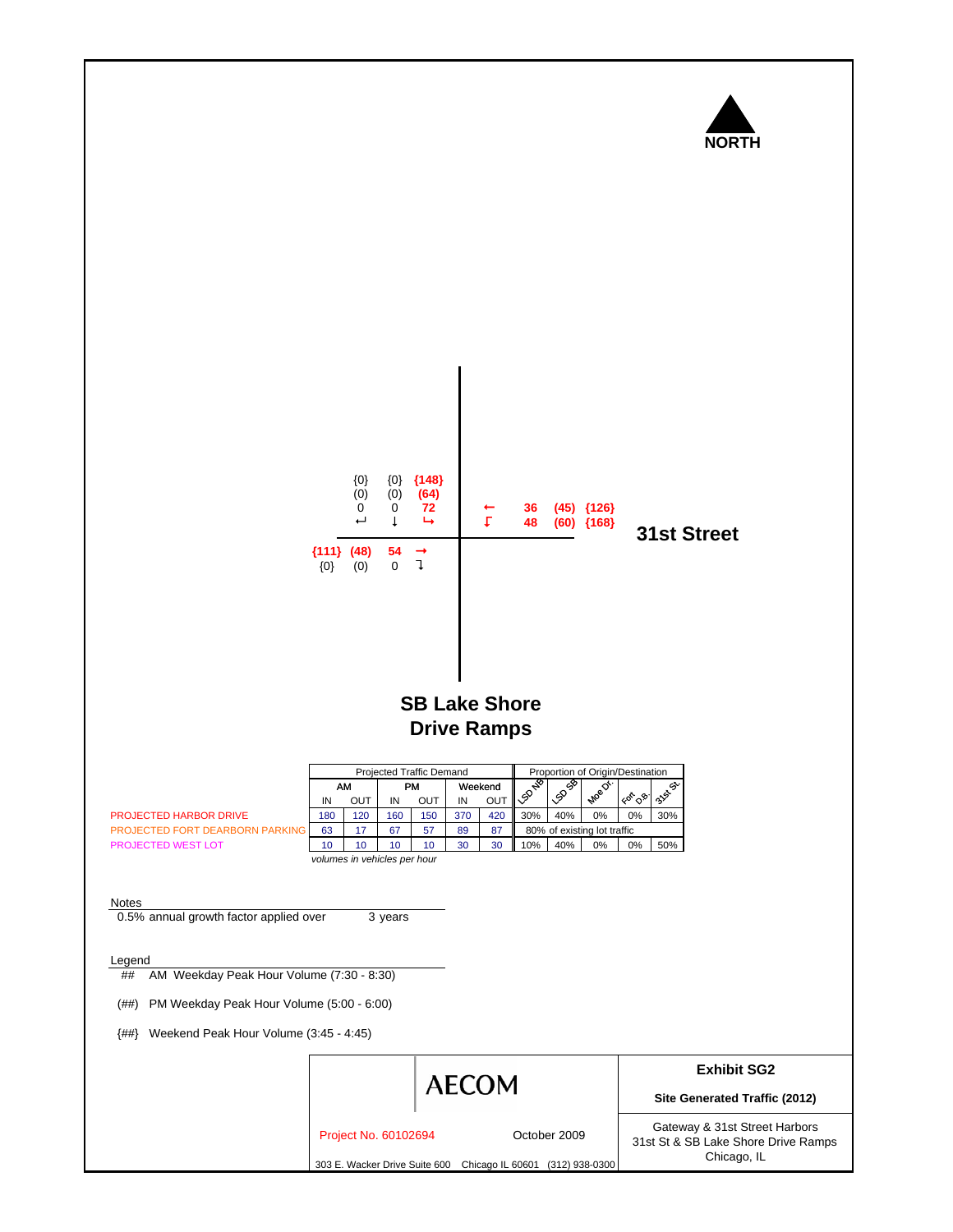

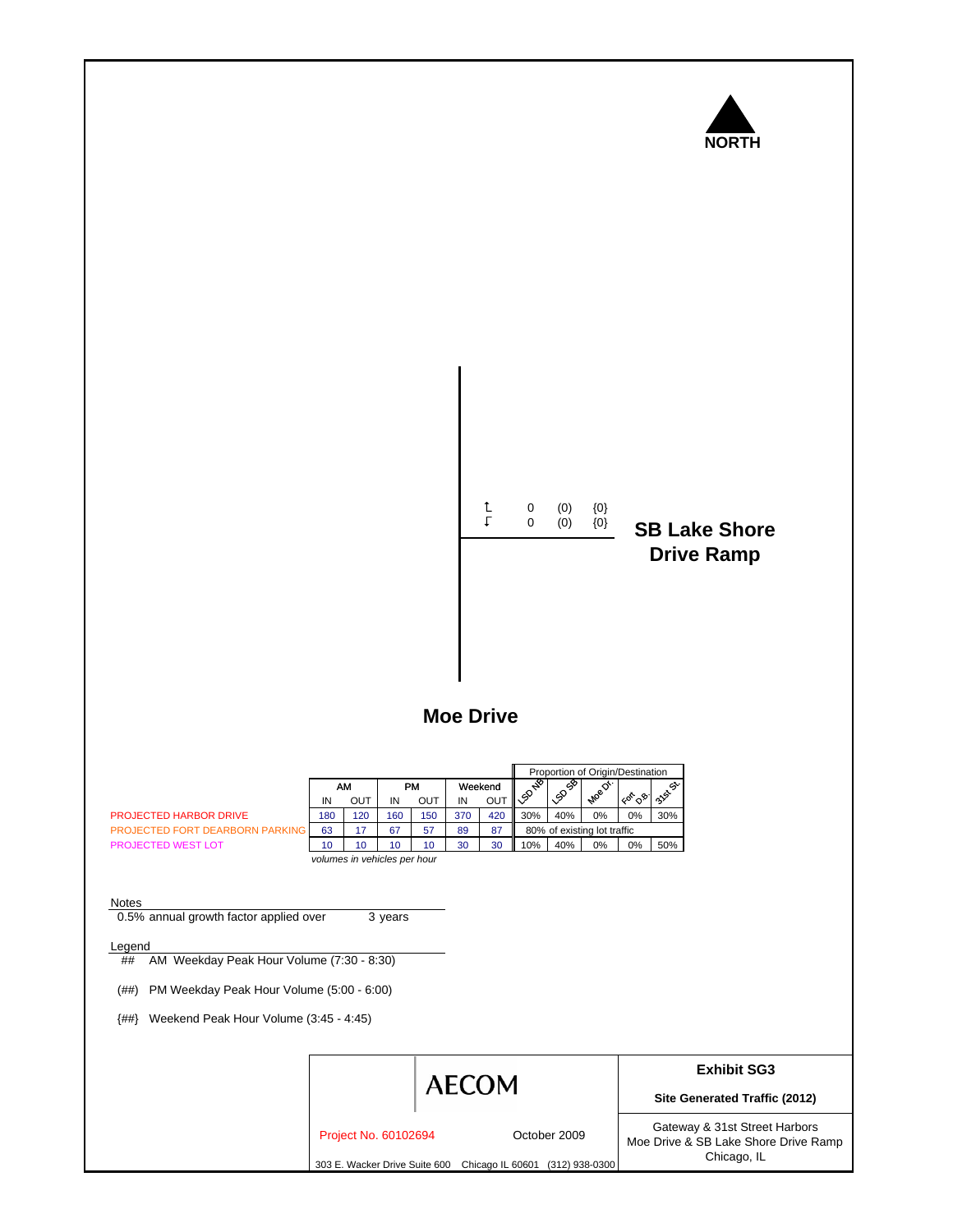

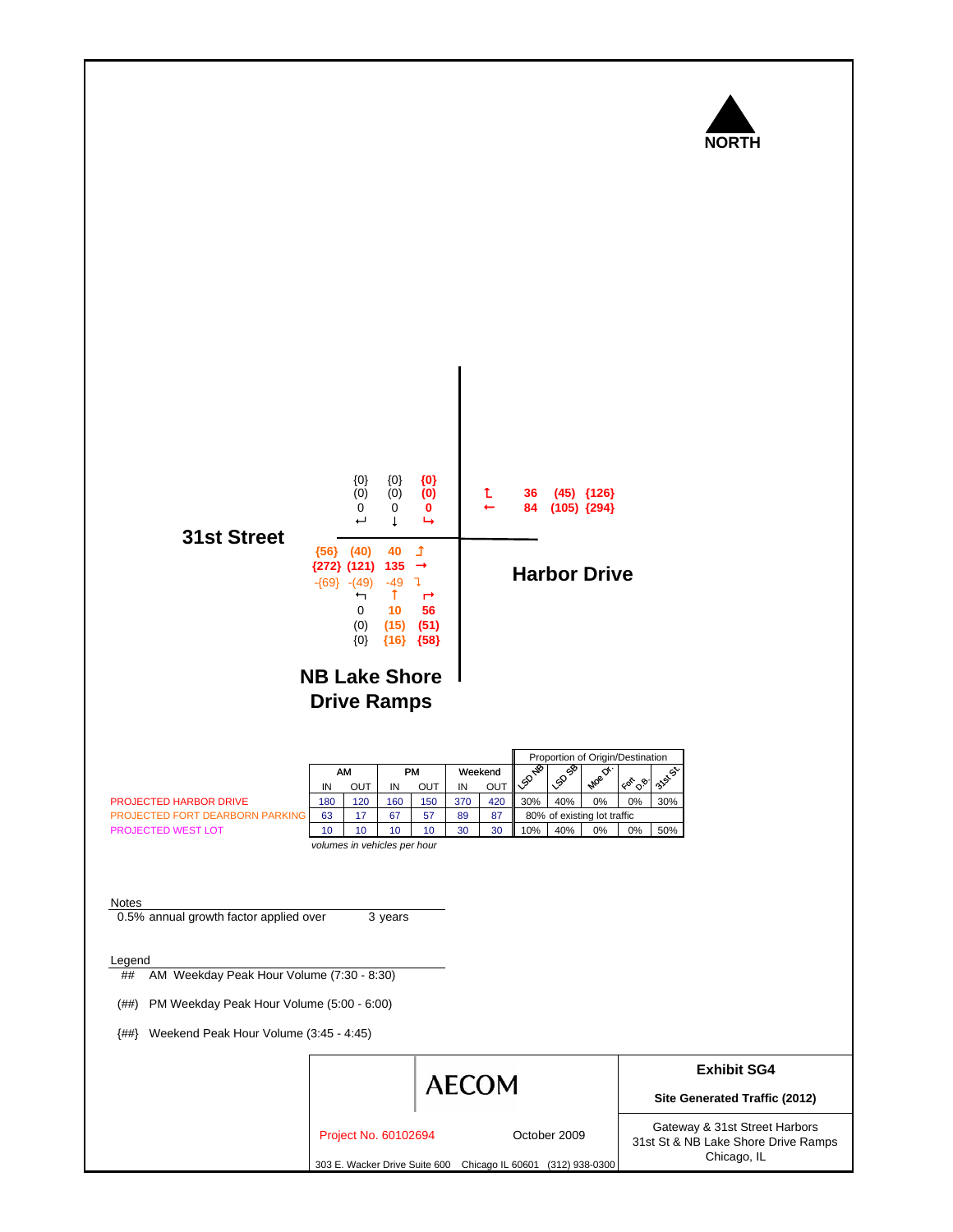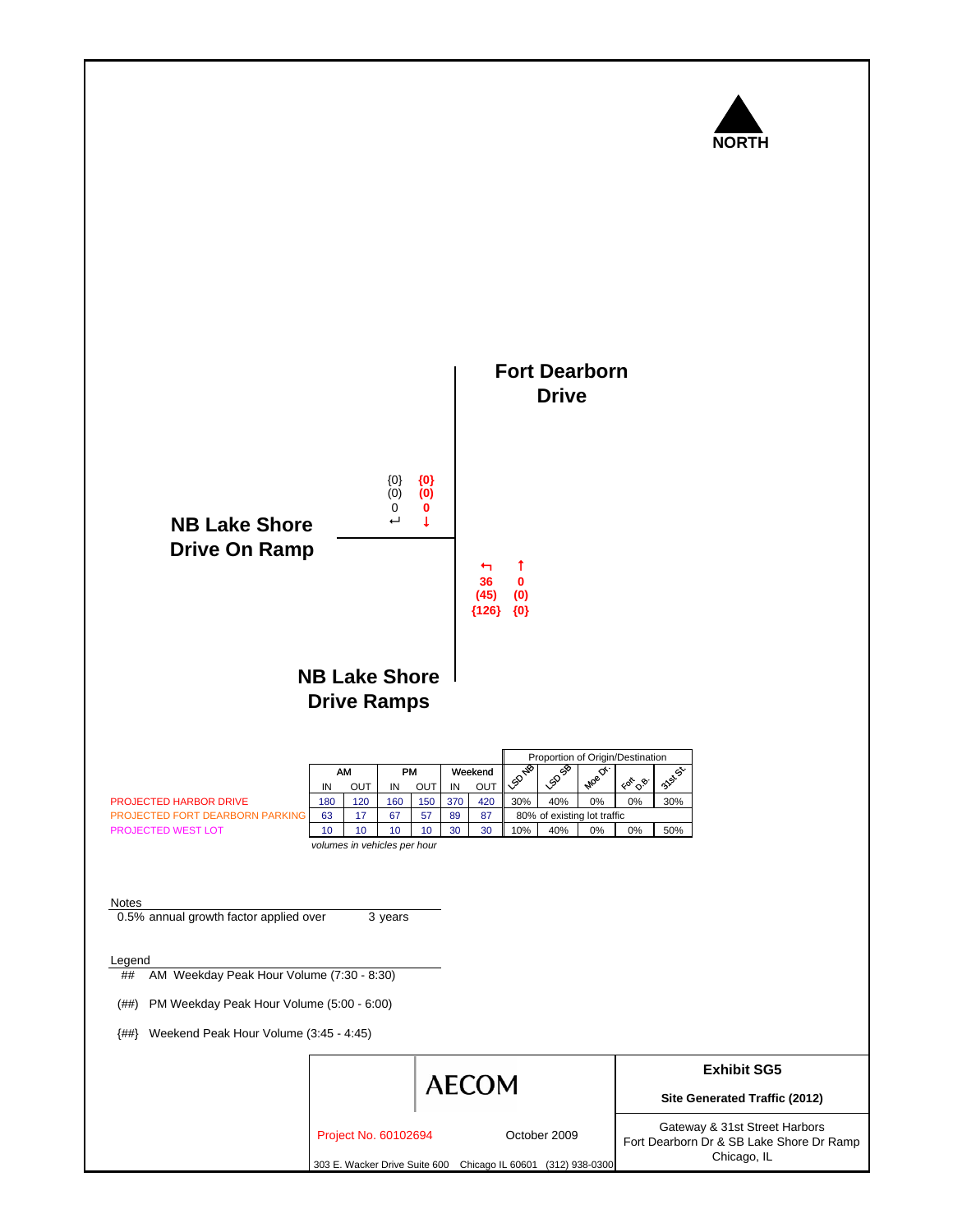

## **NB Lake Shore Drive Off Ramp**

 $-{20}$   $-{18}$   $-12$   $\sqrt{ }$ 

## **Parking Drive**

|                                        |     |     |     |     |     | Proportion of Origin/Destination |                             |     |          |                  |      |
|----------------------------------------|-----|-----|-----|-----|-----|----------------------------------|-----------------------------|-----|----------|------------------|------|
|                                        |     | AM  | PM  |     |     | Weekend                          | √చి                         | ଙ   | o.       |                  | ∾    |
|                                        | ΙN  | OUT | IN  | OUT | IN  | OUT                              | ା′୍ଚ∕ି                      | ళ   | $A^{08}$ | <sup>∢ଙ</sup> ୍ଗ | ДАЗ. |
| <b>PROJECTED HARBOR DRIVE</b>          | 180 | 120 | 160 | 150 | 370 | 420                              | 30%                         | 40% | 0%       | 0%               | 30%  |
| <b>PROJECTED FORT DEARBORN PARKING</b> | 63  | 17  | 67  | 57  | 89  | 87                               | 80% of existing lot traffic |     |          |                  |      |
| <b>PROJECTED WEST LOT</b>              | 10  | 10  | 10  | 10  | 30  | 30                               | 10%                         | 40% | $0\%$    | $0\%$            | 50%  |
|                                        |     |     |     |     |     |                                  |                             |     |          |                  |      |

*volumes in vehicles per hour*

#### Notes

0.5% annual growth factor applied over 3 years

#### Legend

## AM Weekday Peak Hour Volume (7:30 - 8:30)

(##) PM Weekday Peak Hour Volume (5:00 - 6:00)

{##} Weekend Peak Hour Volume (3:45 - 4:45)

|                      | <b>AECOM</b>                                                  |              | <b>Exhibit SG6</b><br>Site Generated Traffic (2012)                 |
|----------------------|---------------------------------------------------------------|--------------|---------------------------------------------------------------------|
| Project No. 60102694 |                                                               | October 2009 | Gateway & 31st Street Harbors<br>Parking Dr & NB Lake Shore Dr Ramp |
|                      | 303 E. Wacker Drive Suite 600 Chicago IL 60601 (312) 938-0300 |              | Chicago, IL                                                         |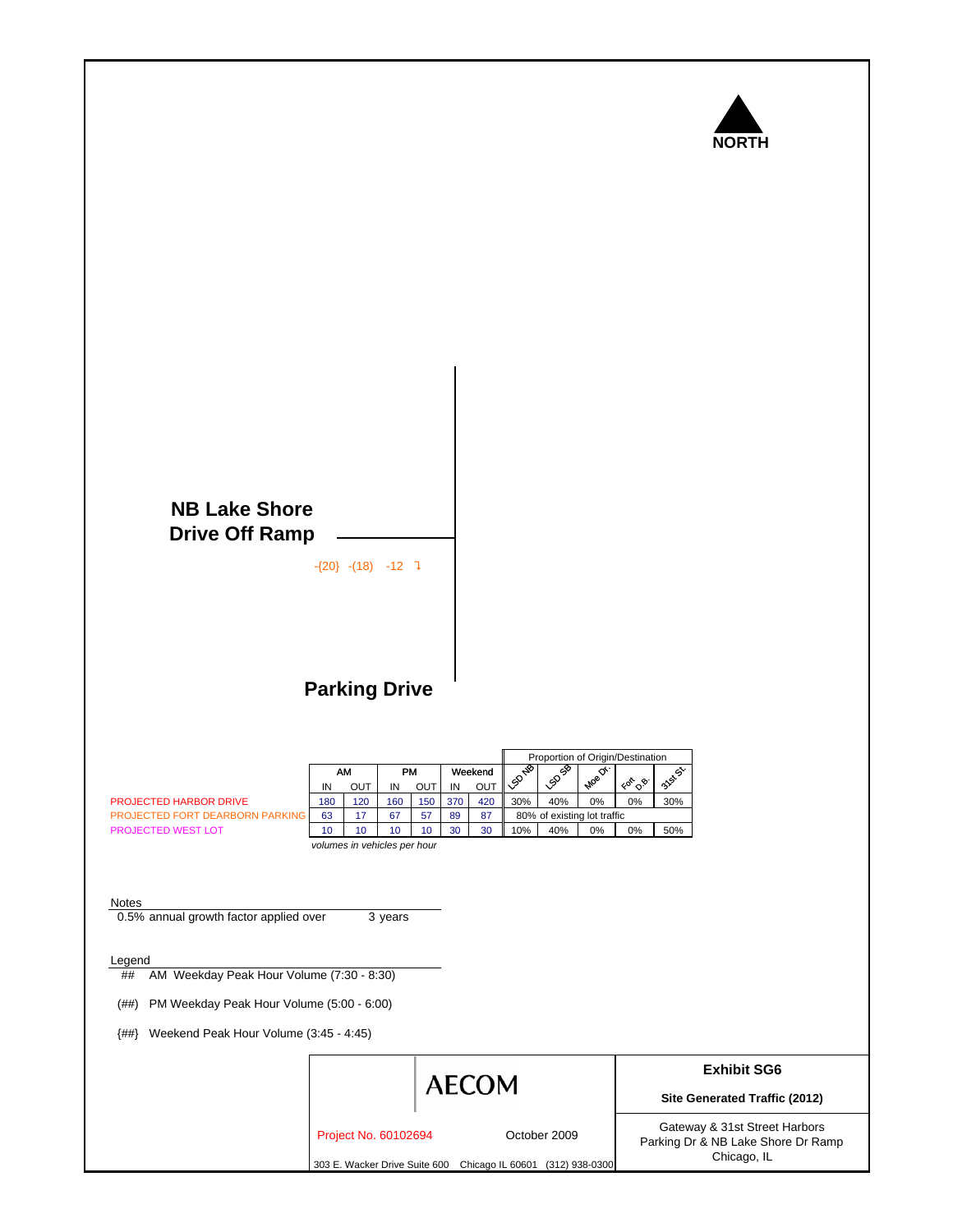

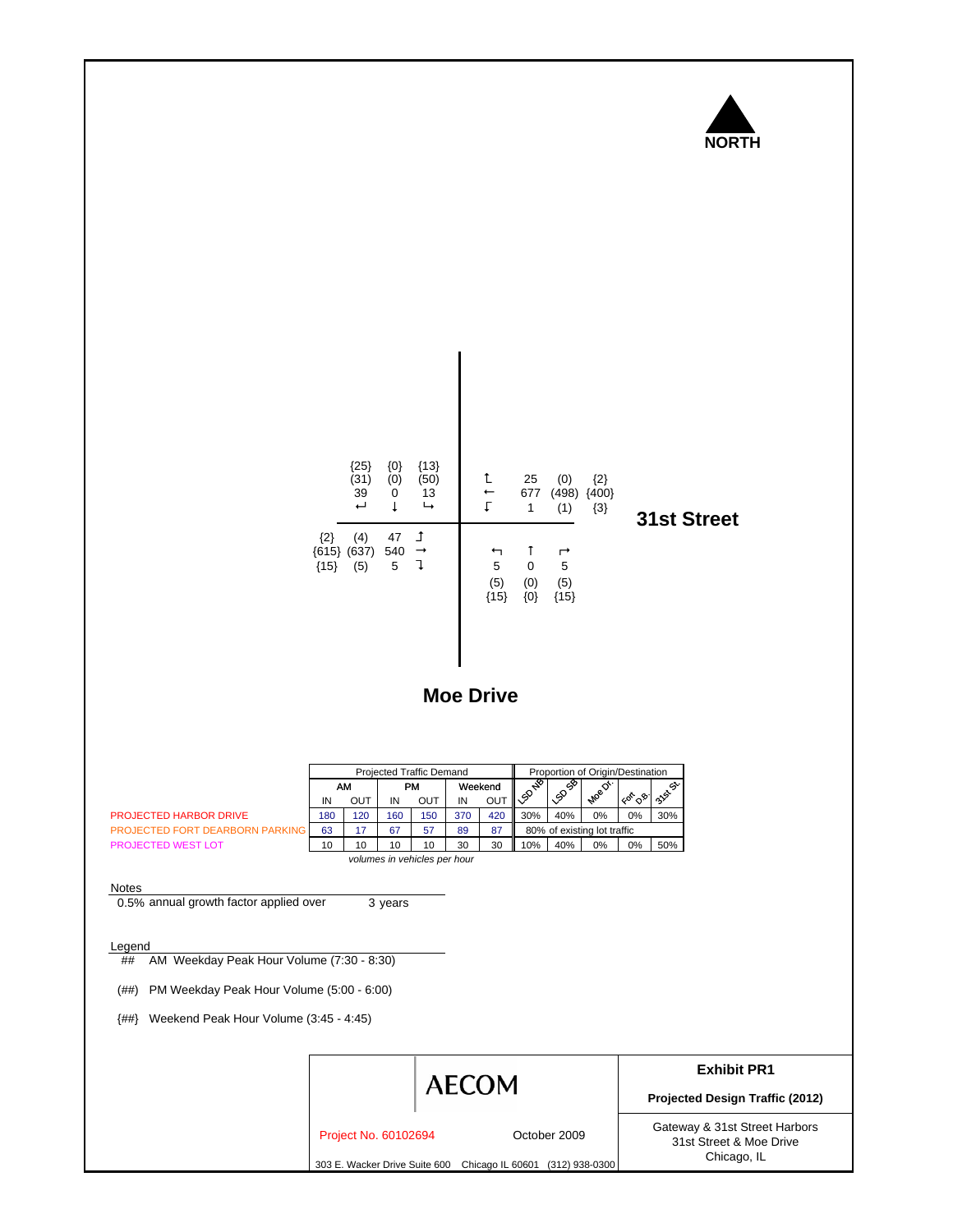

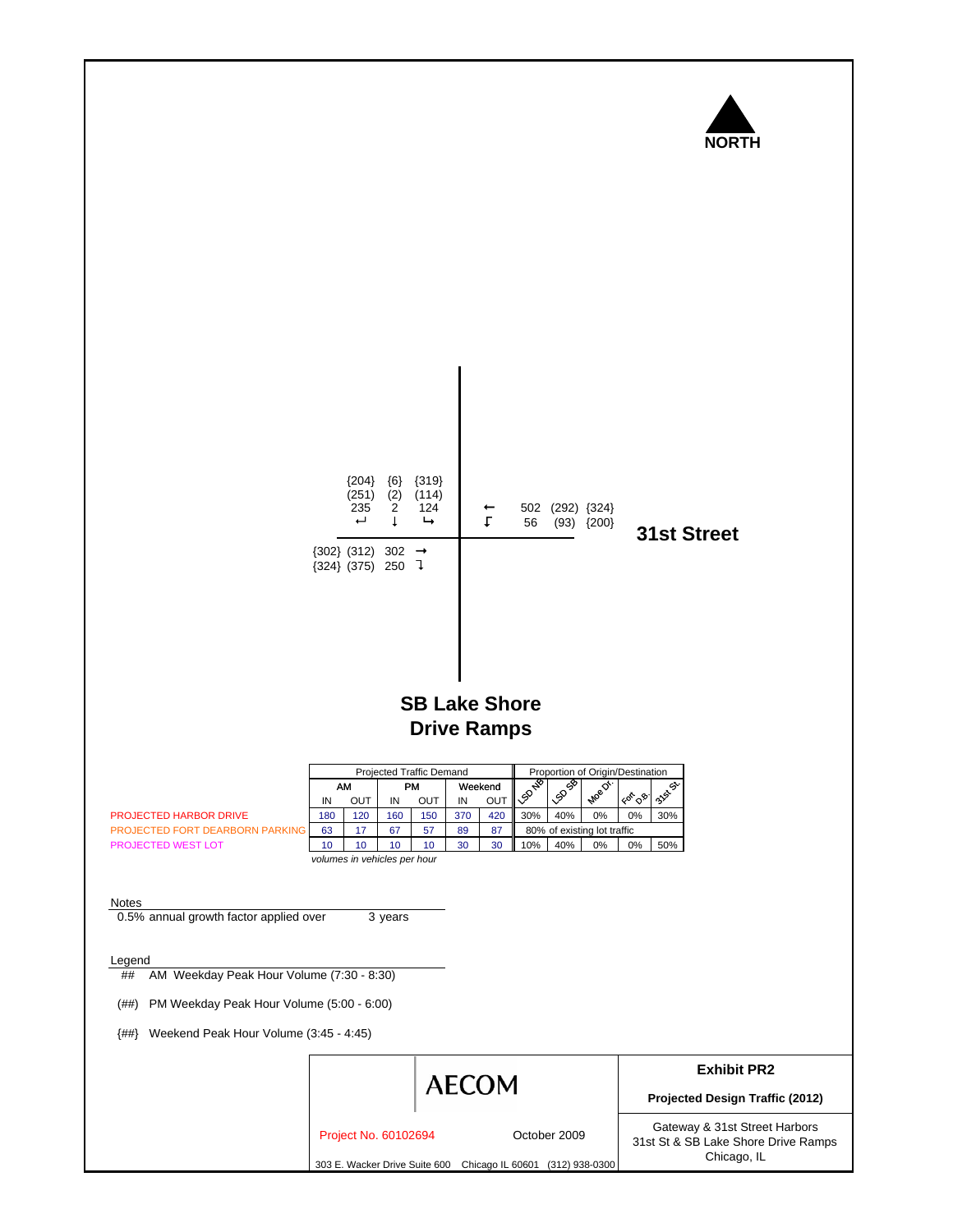

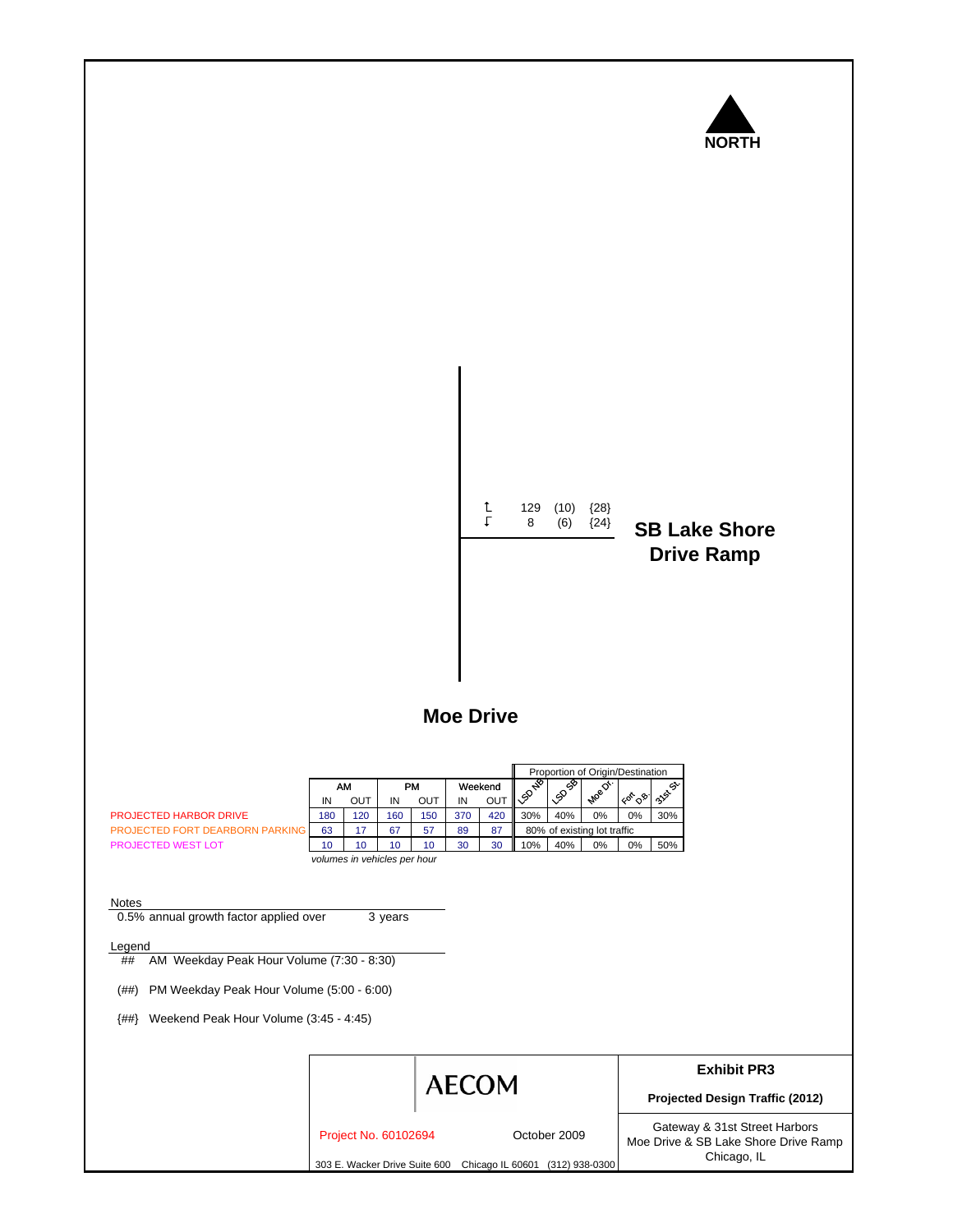